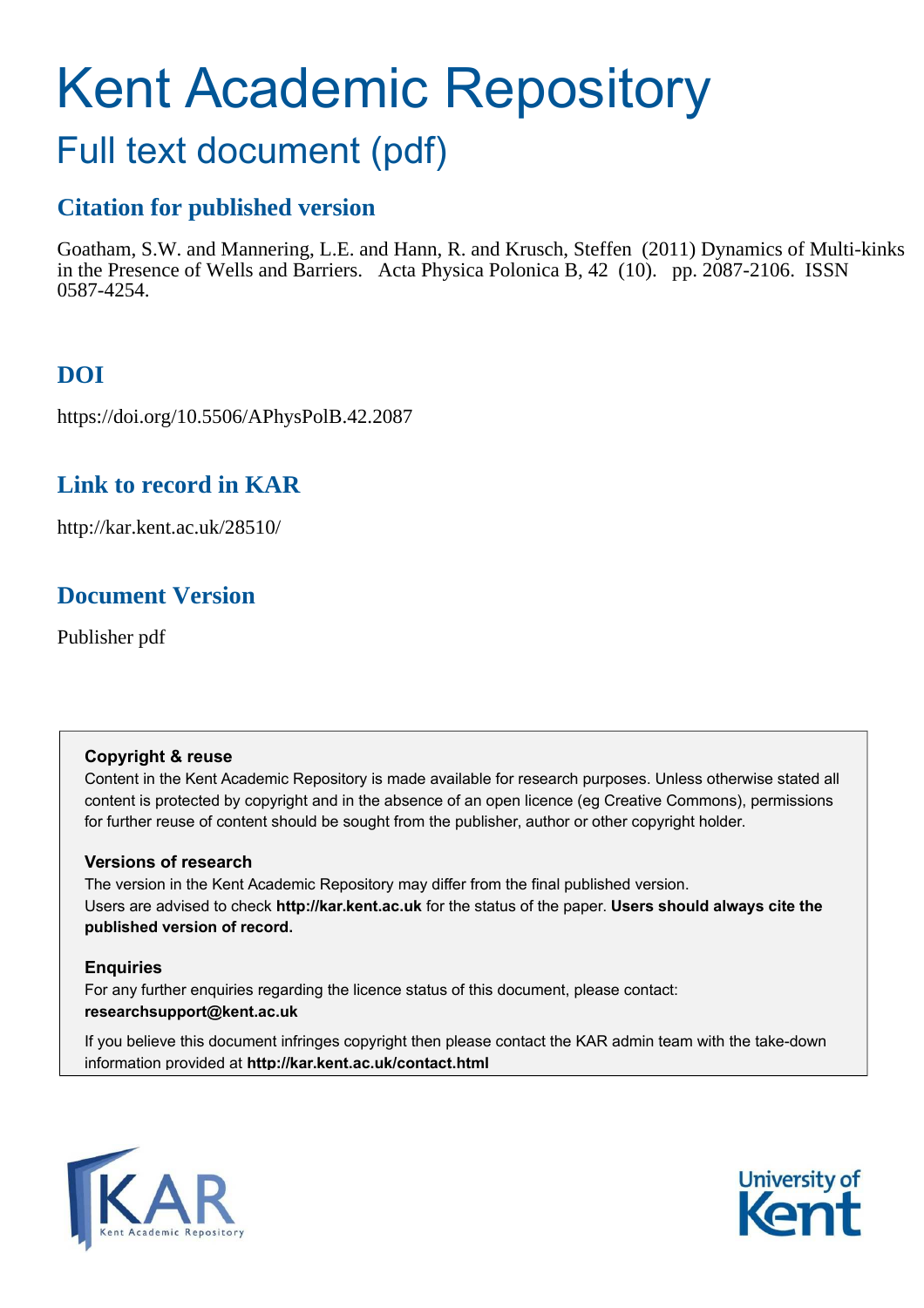#### <span id="page-1-0"></span>DYNAMICS OF MULTI-KINKS IN THE PRESENCE OF WELLS AND BARRIERS

#### Stephen W. Goatham† , Lucy E. Mannering‡ , Rebecca Hann§ STEFFEN KRUSCH<sup>¶</sup>

School of Mathematics, Statistics and Actuarial Science, University of Kent Canterbury CT2 7NF, United Kingdom

*(Received June 30, 2011)*

Sine-Gordon kinks are non-dispersive solutions in a much studied integrable system. Recent studies on sine-Gordon kinks with space-dependent square-well-type potentials have revealed interesting dynamics of a single kink interacting with wells and barriers. In this paper, we study a class of smooth space-dependent potentials and discuss the dynamics of one kink in the presence of different wells. We also present values for the critical velocity for different types of barriers. Furthermore, we study two kinks interacting with various wells and describe interesting trajectories such as double-trapping, kink knock-out and double-escape.

DOI:10.5506/APhysPolB.42.2087 PACS numbers: 11.10.Lm, 05.45.Yv

#### 1. Introduction

Topological solitons arise in many classical field theories [\[1\]](#page-18-0). One of the simplest systems to admit topological solitons is the sine-Gordon model. In fact, this  $(1 + 1)$  dimensional model gives rise to a variety of different solutions such as wave-like solutions, topological soliton solutions usually referred to as kinks, as well as breather and kink–antikink solutions which do not carry a topological charge. The sine-Gordon model is described by the Lagrangian density

$$
\mathcal{L} = \frac{1}{2} \left( \frac{\partial \phi}{\partial t} \right)^2 - \frac{1}{2} \left( \frac{\partial \phi}{\partial x} \right)^2 - \lambda \left( 1 - \cos \phi \right) , \qquad (1)
$$

<sup>†</sup> swg3@kent.ac.uk

<sup>‡</sup> lm231@kent.ac.uk

 $\S$  rebeccahann@tiscali.co.uk

<sup>¶</sup> S.Krusch@kent.ac.uk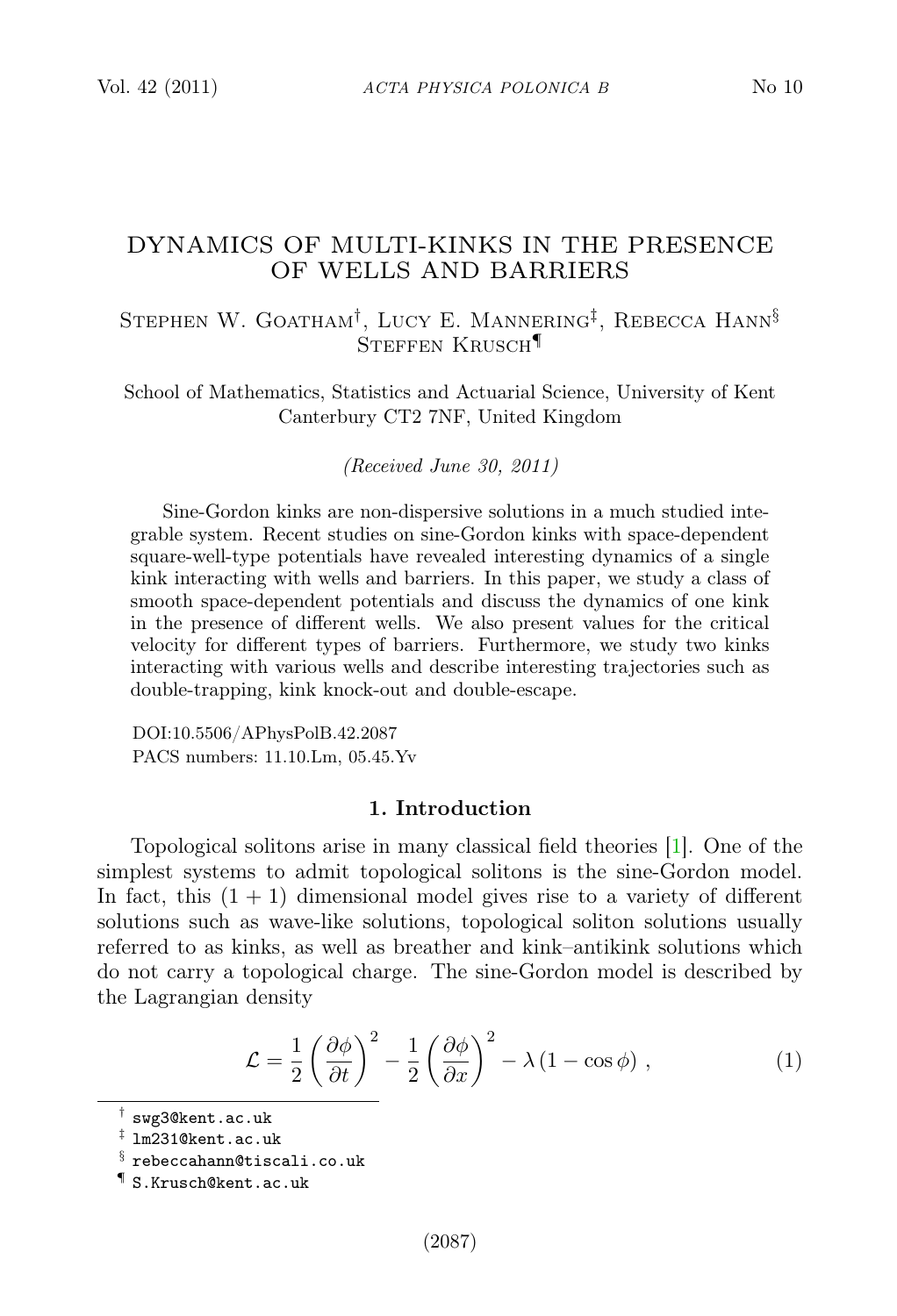where  $\phi(x, t)$  is a real scalar field and  $\lambda$  is a coupling constant. Applying the standard variational principle leads to the field equation

$$
\frac{\partial^2 \phi}{\partial t^2} - \frac{\partial^2 \phi}{\partial x^2} + \lambda \sin \phi = 0.
$$
 (2)

<span id="page-2-1"></span><span id="page-2-0"></span>This so-called sine-Gordon equation has applications in a large number of areas of physical and bio-physical interest, including the Josephson effect [\[2\]](#page-18-1), nuclear physics [\[3\]](#page-18-2), non-linear optics [\[4\]](#page-18-3), ferromagnetic spin chains [\[5\]](#page-18-4) and wave propagation in brain microtubules [\[6\]](#page-18-5), amongst others. Taking a spin chain in the easy plane model of a ferromagnet as an example,  $\lambda$  is determined by the strength of the magnetic field, which occurs in a direction in the  $(x, y)$  easy plane (see [\[5\]](#page-18-4) for details). When this system becomes inhomogeneous, that is the magnetic field has a z-dependence, then the corresponding parameter  $\lambda$  is also space-dependent. The Bloch equation describing the system still leads to a sine-Gordon equation, and solitons can still occur. We will not discuss physical interpretations further. In this paper, we shall be interested in the sine-Gordon model with parameter  $\lambda$ , which, as a function of space, is of the form of a smooth well or barrier. For our system,  $\lambda$  will be positive and, far away from the origin, very close to unity.

<span id="page-2-2"></span>The interaction of a sine-Gordon soliton with a potential obstacle was investigated by Fei et al. [\[7\]](#page-18-6). The authors investigated a kink incident on a point defect and found a novel behaviour in which, for certain incoming velocities, the kink is reflected backwards, due to its interaction with the defect. Many of the results in [\[7\]](#page-18-6) were explained by Goodman and Haberman [\[8\]](#page-18-7) in terms of a two-bounce resonance model. The interaction of a kink with a kink pinned by a point defect has been discussed in [\[9\]](#page-18-8), see also [\[10\]](#page-18-9) for a review on related soliton dynamics.

<span id="page-2-4"></span><span id="page-2-3"></span>In [\[11\]](#page-18-10) Piette and Zakrzewski investigated a sine-Gordon kink interacting with a potential with a space-dependent term in the form of a rectangular well. The authors found that back-reflection for some incoming velocities also arises for this system and gave two effective models to account for this phenomenon. Soliton interactions with rectangular wells have also been discussed for various other soliton systems [\[12,](#page-18-11) [13,](#page-18-12) [14,](#page-18-13) [15,](#page-18-14) [16,](#page-18-15) [17,](#page-18-16) [18\]](#page-18-17). A kink interacting with a smooth well is discussed in [\[19\]](#page-18-18) in terms of the sine-Gordon model and in [\[20\]](#page-18-19) for the  $\lambda \phi^4$  model. While these papers address the dynamics of a kink interacting with a well, multi-kinks interacting with extended wells have so far not been investigated.

<span id="page-2-5"></span>In this paper, Section [2](#page-2-0) gives a review of sine-Gordon kinks. Then Section [3](#page-4-0) introduces a two-parameter family of space-dependent potentials which include a variety of wells and barriers. In Section [4,](#page-8-0) the results of simulations of the dynamics of a single kink interacting with a particular well are given. We also calculate critical velocities for barriers and compare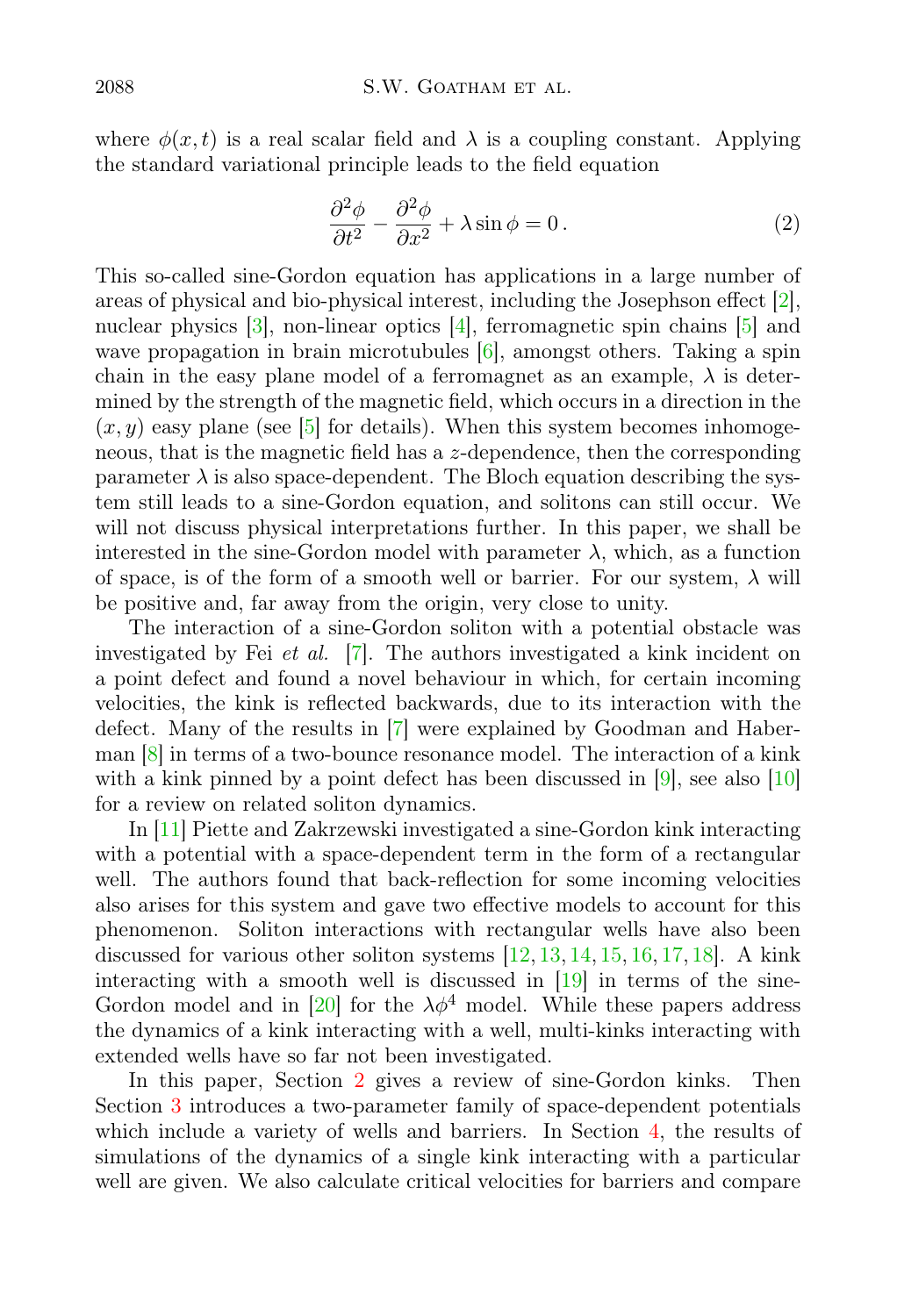numerical results to an analytic approximation. In Section [5,](#page-12-0) the dynamics of a moving kink incident on a well with another initially at rest in the well are presented. The paper also gives plots of the scattering data for 1-kink and 2-kink systems with two different types of wells, these are discussed at the end of Section [5.](#page-12-0) The paper ends with a conclusion.

#### <span id="page-3-0"></span>2. Sine-Gordon kinks

In this section, we recall some basic facts about sine-Gordon kinks and set up our notation.

The energy of a static sine-Gordon kink is

$$
E = \int_{-\infty}^{\infty} \left( \frac{1}{2} \left( \frac{d\phi}{dx} \right)^2 + \lambda \left( 1 - \cos \phi \right) \right) dx.
$$
 (3)

One can also define a super potential, W, given by

$$
\frac{1}{2} \left( \frac{dW}{d\phi} \right)^2 = \lambda \left( 1 - \cos \phi \right). \tag{4}
$$

The energy [\(3\)](#page-2-1) can then be rewritten in terms of two integrals

$$
E = \frac{1}{2} \int_{-\infty}^{\infty} \left( \frac{d\phi}{dx} \mp \frac{dW}{d\phi} \right)^2 dx \pm \int_{\phi(-\infty)}^{\phi(\infty)} dW.
$$
 (5)

For a minimum energy soliton, we obtain the Bogomolny equations

$$
\frac{d\phi}{dx} = \pm \frac{dW}{d\phi},\qquad(6)
$$

where the  $\pm$  sign gives a kink or antikink. Substituting the solution of [\(4\)](#page-2-2) into [\(6\)](#page-2-3) gives the kink field

<span id="page-3-1"></span>
$$
\phi(x) = 4 \arctan\left(\exp\left(\sqrt{\lambda}(x - X)\right)\right),\tag{7}
$$

where  $X$  is a constant of integration and corresponds to the position of the kink. The energy can then be evaluated to be  $8\sqrt{\lambda}$ , so one has the Bogomolny bound

$$
E \ge 8\sqrt{\lambda} \,. \tag{8}
$$

Since the Lagrangian density  $(1)$  is Lorentz invariant, a boost can be applied to [\(7\)](#page-2-4) to give a moving kink with field configuration

$$
\phi = 4 \arctan \left( \exp \left( \gamma \left( x - vt - X \right) \right) \right),\tag{9}
$$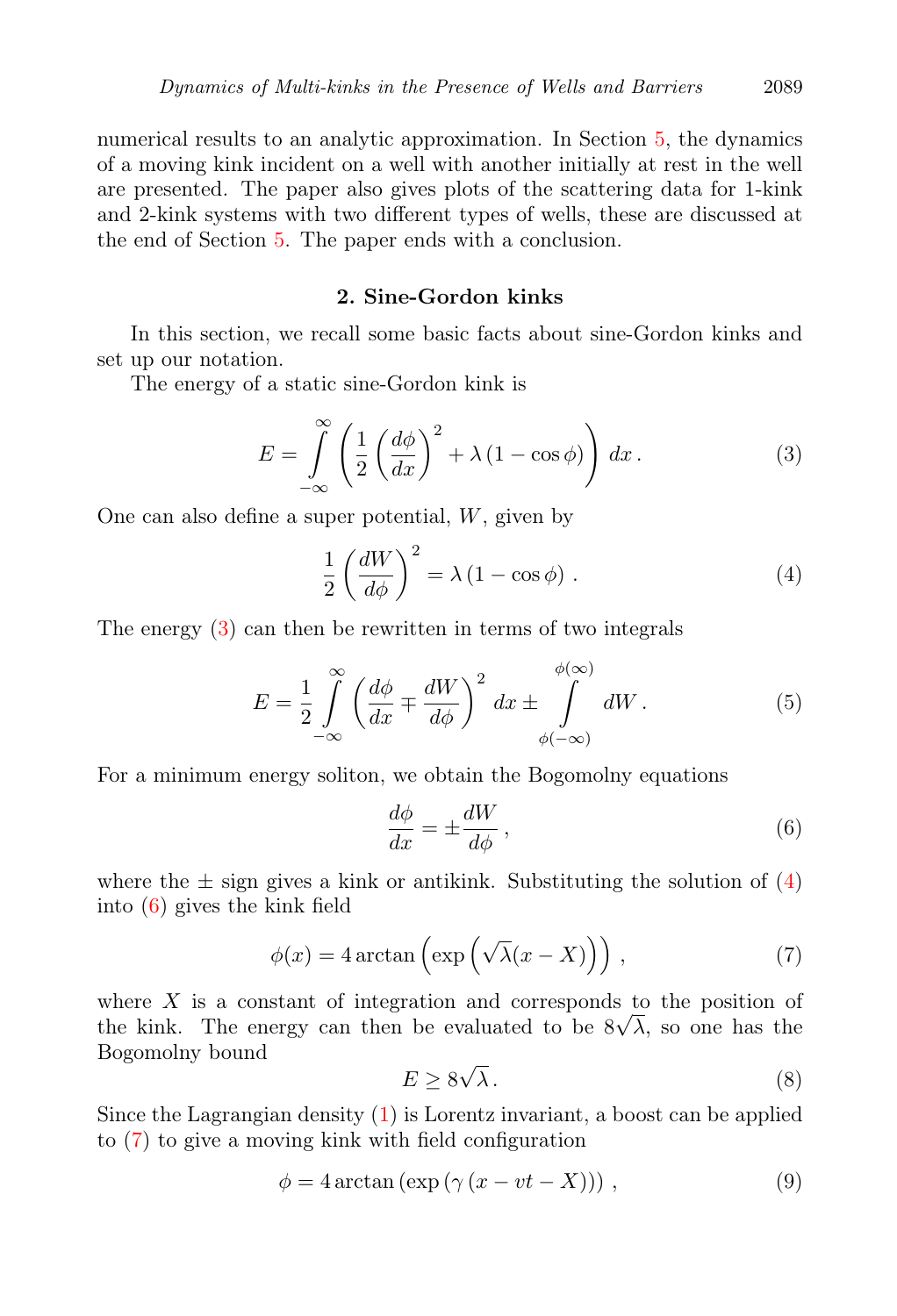<span id="page-4-0"></span>where v is the velocity of the kink, with  $-1 < v < 1$ , and  $\gamma = \frac{1}{\sqrt{1-v^2}}$  is the Lorentz factor, and we have set  $\lambda = 1$  for simplicity. There is a topological charge  $N$  associated with a sine-Gordon kink given by

$$
N = \frac{1}{2\pi} \int_{-\infty}^{\infty} \frac{d\phi}{dx} dx.
$$
 (10)

At  $x = \pm \infty$  the field  $\phi$  needs to minimize the potential energy in [\(3\)](#page-2-1), hence we choose  $\phi(-\infty) = 0$  and  $\phi(\infty) = 2\pi N$ . Therefore, equation [\(10\)](#page-3-0) clearly takes integer values. For charge  $N$  the Bogomolny bound becomes

$$
E \ge \left| \int_{\phi(-\infty)=0}^{\phi(\infty)=2\pi N} dW \right| = 8|N|\sqrt{\lambda}.
$$
 (11)

For the case of multi-kinks this bound cannot be saturated as there is a repulsive force between two static kinks. Indeed, in [\[3\]](#page-18-2) Perring and Skyrme show that the asymptotic interaction energy of two sine-Gordon kinks is given by

$$
E_{\rm int} = 32\sqrt{\lambda}e^{-\sqrt{\lambda}R},\qquad(12)
$$

where  $R$  is the separation between the kinks.

<span id="page-4-1"></span>As well as being Lorentz invariant, the sine-Gordon model is also fully integrable (see [\[21\]](#page-18-20) for a review of integrable systems). Therefore, it has the feature that solution generating techniques, such as the Bäcklund transfor-mation, are applicable (see e.g. [\[22\]](#page-18-21)). For  $N = 2$  this transformation can be used to obtain the field

<span id="page-4-2"></span>
$$
\phi = 4 \arctan\left(\frac{v \sinh\left(\frac{x - vt}{1 - v^2}\right)}{\cosh\left(\frac{vt - v^2 x}{1 - v^2}\right)}\right). \tag{13}
$$

This describes two individual kinks, one static at negative infinity in time and the other travelling with speed  $v$  at this instant. The field configurations of the kinks gradually approach each other with time and the solitons interact. For simplicity, we have set  $\lambda = 1$  in formula [\(13\)](#page-3-1).

<span id="page-4-3"></span>In the sine-Gordon model there is also a breather solution, which exists in the charge zero sector and can be interpreted as a kink–antikink bound state. A solution that is a bound state of a breather and kink, the sine-Gordon wobble, is described in [\[23\]](#page-18-22). These solutions show interesting behaviour when they are interacting with square wells  $[16, 17]$  $[16, 17]$ .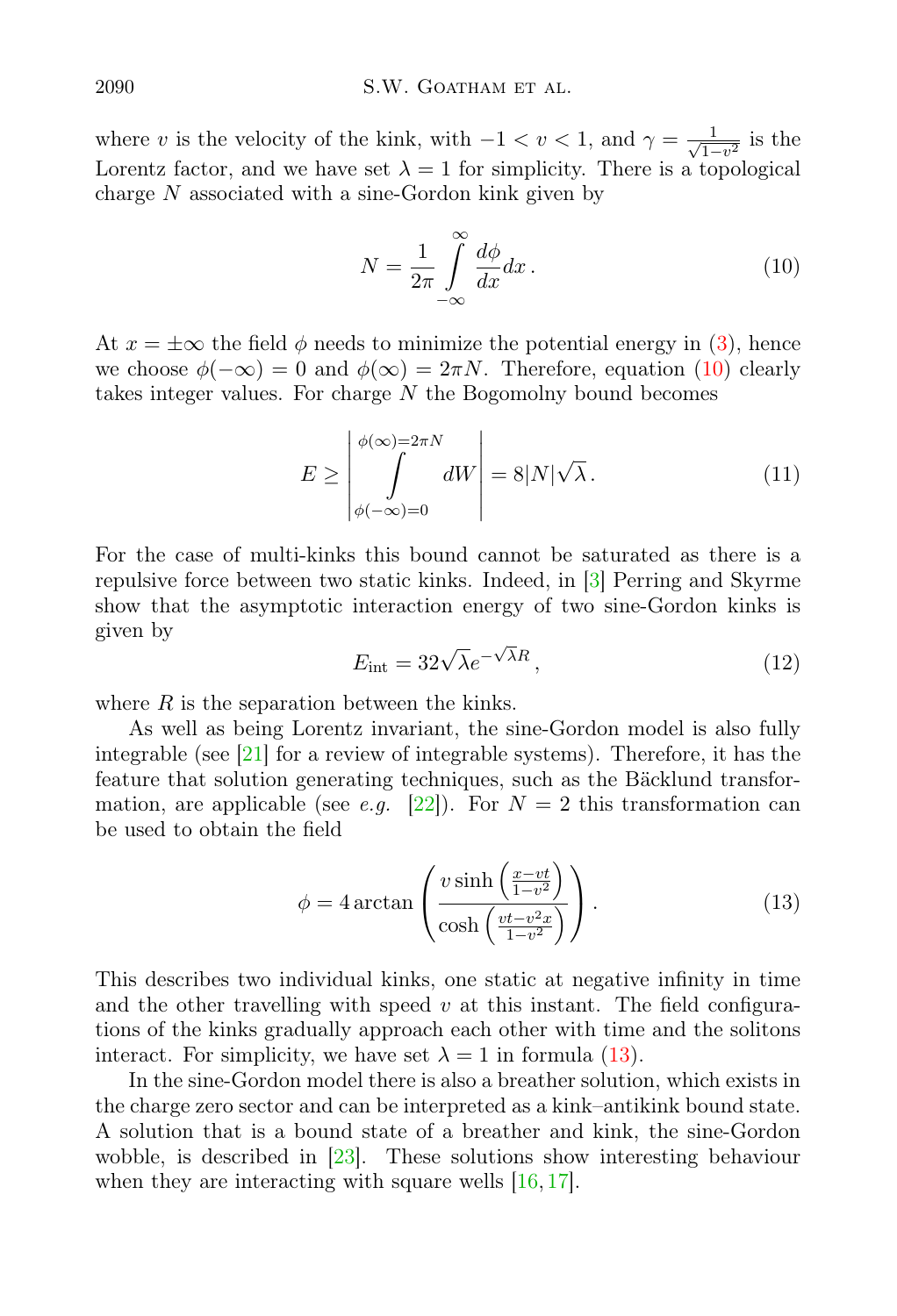#### <span id="page-5-0"></span>3. A class of space-dependent potentials

In the following, we describe a class of space-dependent potentials, where the coupling constant  $\lambda$  in [\(2\)](#page-1-0) becomes space-dependent. Square-well-type potentials have been discussed for example in [\[11\]](#page-18-10). These have the disadvantage that they are not smooth. Here, we propose a smooth two-parameter family of barriers and wells, with the additional advantage that there is an analytic solution for a static kink located at the centre of the barrier or well. Figure [1](#page-4-1) displays the wells which we study in this paper, and figure [2](#page-7-0) shows a selection of barriers.



Fig. 1. Wells with  $\lambda(0) = \frac{1}{4}$  for various values of a and b. Detailed scattering experiments have been performed on the wells displayed with solids lines. These are the quartic well  $(a = \frac{5\sqrt{5}}{32}, b = \frac{3\sqrt{5}}{32})$ , a narrow well without humps  $(a = 0,$  $b = \sqrt{10}/4$ ) and a generic well with humps  $(a = -0.25, b = 1.126166088)$ . Some other examples of wells are displayed in dotted lines, for example the double well  $(a=\frac{3}{8}, b=\frac{1}{8}).$ 

The static kink [\(7\)](#page-2-4) located at  $x = X$  solves the static field equations

$$
\partial_{xx}\phi - \lambda\sin\phi = 0, \qquad (14)
$$

for constant  $\lambda$ . By allowing  $\lambda$  to depend on x we can solve equation [\(14\)](#page-4-2) for  $\lambda(x)$  for any given static field configuration. However, a priori it is not clear whether such a  $\lambda(x)$  is non-singular. We will show in the following that we can find a two parameter family of kinks located at  $x = 0$  which solves the static field equations [\(14\)](#page-4-2) such that  $\lambda(x)$  is non-singular for all real values of  $x$ . The kinks are given by

$$
\phi(x) = \pi + 2\arctan(ax + b\sinh(x))\tag{15}
$$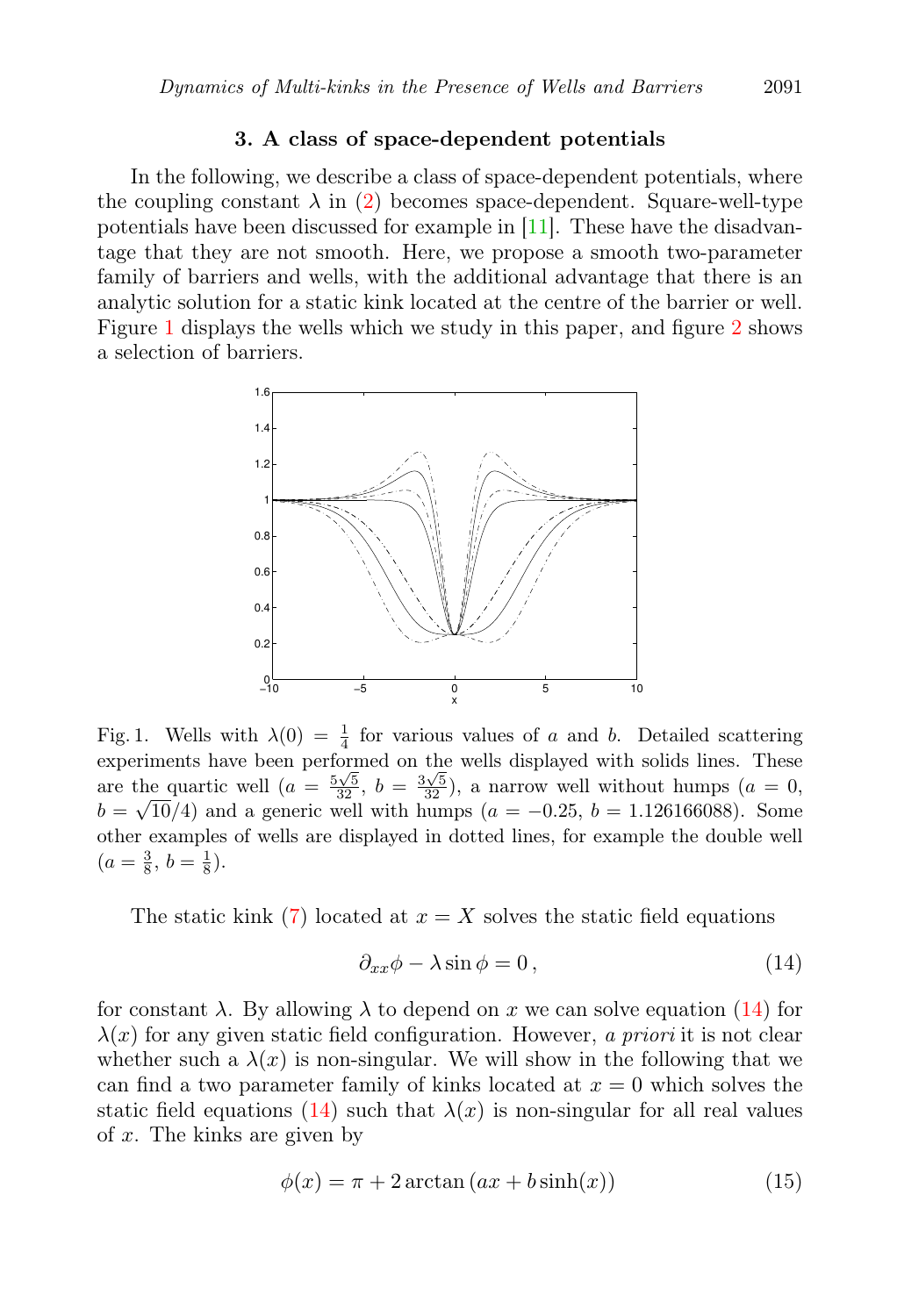provided that we set

$$
\lambda(x) = \frac{n_2 x^2 + n_1 x + n_0}{d_3 x^3 + d_2 x^2 + d_1 x + d_0},\tag{16}
$$

where

$$
n_2 = -a^2b\sinh(x),
$$
  
\n
$$
n_1 = 2a (b^2 + a^2 + 2ab\cosh(x)),
$$
  
\n
$$
n_0 = b\sinh(x) (b^2 + 2a^2 - 1 + 4ab\cosh(x) + b^2\cosh(x)^2),
$$

and

<span id="page-6-0"></span>
$$
d_3 = a^3,
$$
  
\n
$$
d_2 = 3a^2b\sinh(x),
$$
  
\n
$$
d_1 = a(1 - 3b^2 + 3b^2\cosh(x)^2),
$$
  
\n
$$
d_0 = b\sinh(x)(1 - b^2 + b^2\cosh(x)^2).
$$

Note that the trivial vacuum solutions  $\phi(x) \equiv 2\pi n$  also satisfy [\(14\)](#page-4-2) for all functions  $\lambda(x)$  provided *n* is an integer.

It is easy to see that  $\lambda(x) = \lambda(-x)$  and that the map

<span id="page-6-1"></span>
$$
(a,b)\mapsto(-a,-b)\tag{17}
$$

leaves  $\lambda(x)$  invariant. Physically, this means that  $\lambda$  is the same for a kink  $(b > 0)$  and an antikink  $(b < 0)$ . In the following, we restrict our attention to kinks and set  $b > 0$ . Since the  $sinh(x)$  term dominates for large |x| the parameter a can take positive and negative values provided  $b > 0$ . Setting  $b > 0$  also guarantees that

$$
\lim_{|x| \to \infty} \lambda(x) = 1, \tag{18}
$$

which means that the kink located at  $X$  given by  $(7)$  tends to the exact solution for large  $|X|$ , that is when the kink is far enough away from the well. For  $b = 0$ , the asymptotics change. In this case,

<span id="page-6-2"></span>
$$
\lambda(x) = \frac{2a^2}{a^2x^2 + 1},
$$
\n(19)

which tends to 0 as  $|x| \to \infty$ . Since we want the usual sine-Gordon kink [\(7\)](#page-2-4) to be an asymptotic solution, we only consider the case  $b > 0$ .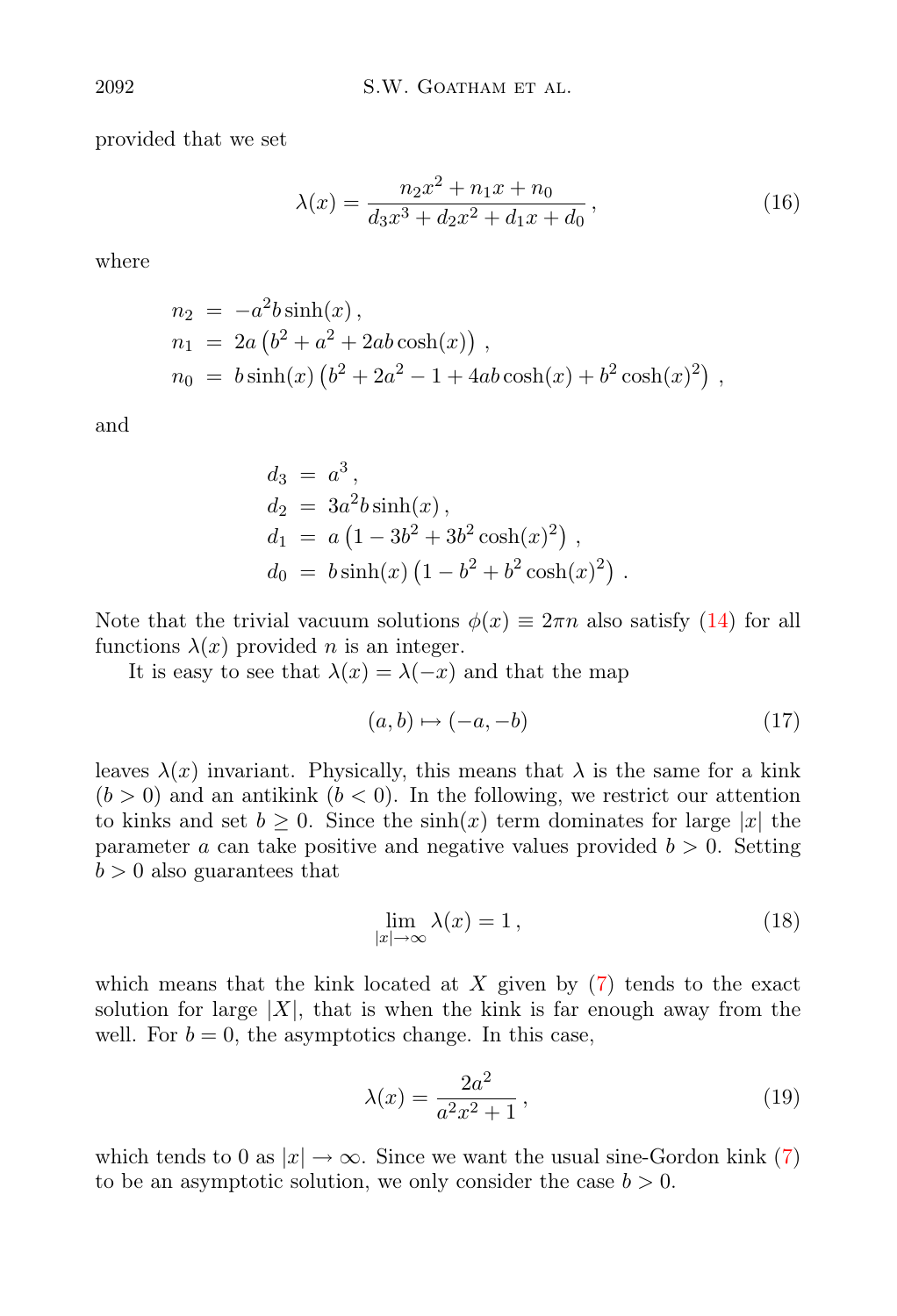In order to determine the values of a and b for which  $\lambda(x)$  is regular, we solve equation  $(14)$  for  $\lambda$  and obtain

$$
\lambda(x) = \frac{\partial_{xx}\phi}{\sin\phi}.
$$
\n(20)

Therefore, singularities can only occur for  $\sin \phi = 0$ . With our choice of  $b > 0$  we have

$$
-\frac{\pi}{2} < \arctan\left(ax + b\sinh(x)\right) < \frac{\pi}{2},\tag{21}
$$

<span id="page-7-1"></span>hence, since arctan is a monotonic function and  $arctan(0) = 0$ ,  $\lambda(x)$  can only have singularities at  $q(x) = 0$ , where

$$
g(x) = ax + b\sinh(x). \tag{22}
$$

Taking the derivative of [\(22\)](#page-6-0) leads to

$$
g'(x) = a + b \cosh(x). \tag{23}
$$

This implies that  $g'(x) > 0$  for  $a+b > 0$ , so that  $g(x)$  is a monotonic function whose only root is  $x = 0$ . We can evaluate the limit

$$
\lim_{x \to 0} \lambda(x) = \frac{2(a+b)^3 - b}{a+b} \,. \tag{24}
$$

Hence,  $\lambda(x)$  diverges for  $b > 0$  and  $a \to -b$ . For  $a + b < 0$ , the function  $g(x)$  has one maximum and one minimum and hence two non-trivial zeros. Generically,  $\lambda(x)$  will be singular for  $a + b \leq 0$ .

Physical applications usually demand that  $\lambda(x) > 0$ . This condition is satisfied provided a satisfies the stronger inequality

$$
a+b > \left(\frac{b}{2}\right)^{\frac{1}{3}}.
$$
\n
$$
(25)
$$

Furthermore, we are mostly interested in wells located at the origin, which implies  $\lambda(0) < 1$ .

An interesting one parameter family is obtained by setting  $a = 0$ . It follows from  $(24)$  that  $\lambda(0) = 2b^2 - 1$ . Therefore, we obtain a well with  $\lambda(x) > 0$ , for  $\sqrt{\frac{1}{2}} < b < 1$ , whereas for  $b > 1$  this is a barrier. This one-parameter family is an example of a pure well or barrier, respectively, because the only extremum of  $\lambda(x)$  is at  $x = 0$ .

<span id="page-7-0"></span>Fixing the value of  $\lambda(0) = h$  and b gives a cubic equation for a, which is most conveniently expressed in terms of the variable  $a + b$ , namely

$$
(a+b)^3 - \frac{h}{2}(a+b) - \frac{b}{2} = 0.
$$
 (26)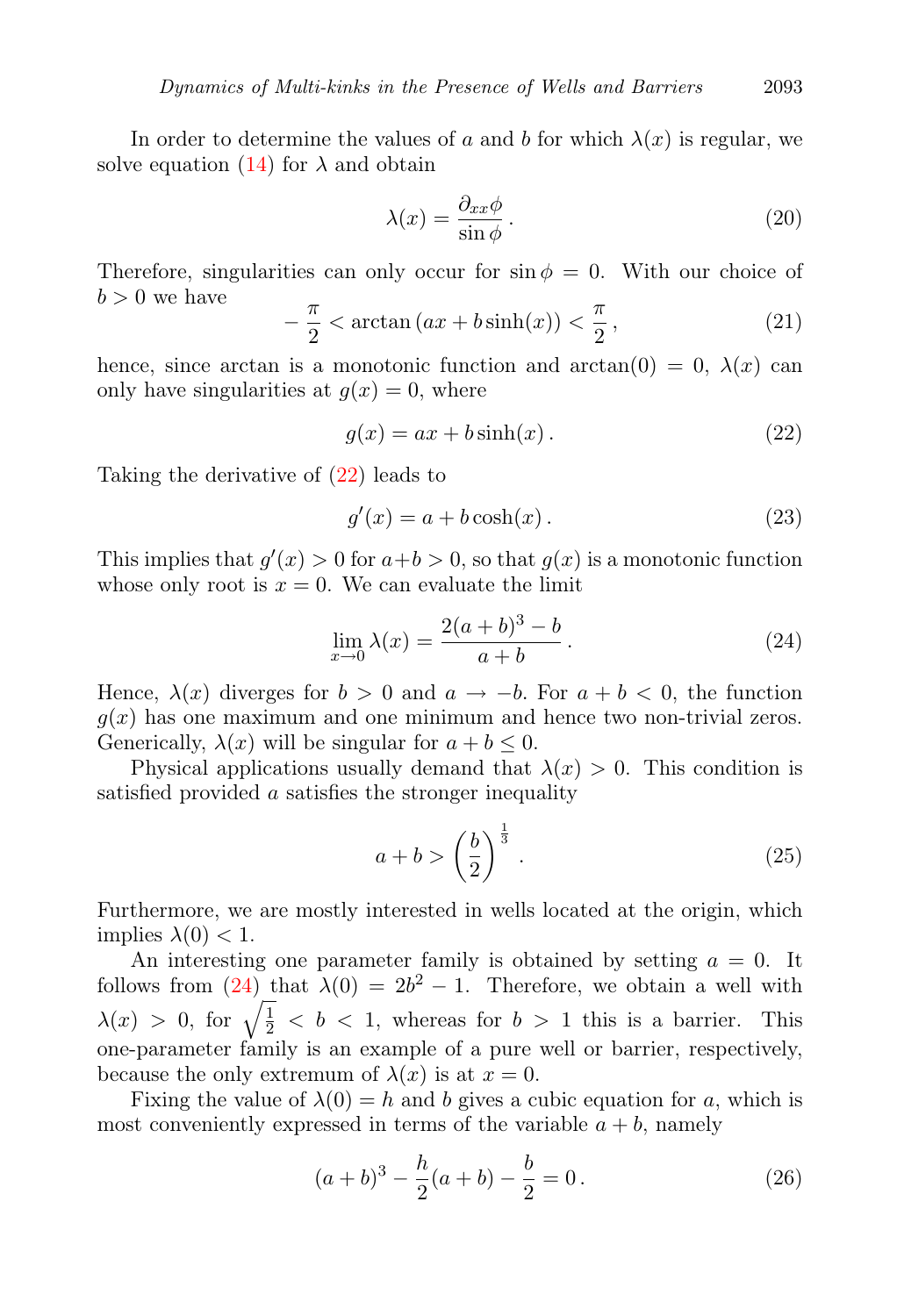<span id="page-8-0"></span>This cubic has the discriminant

$$
D = -\frac{h^3}{216} + \frac{b^2}{16} \,. \tag{27}
$$

Hence equation [\(26\)](#page-6-2) has three real solutions for  $D < 0$ , two real solutions for  $D = 0$  and only one real solution for  $D > 0$ . However, not all solutions will lead to regular wells.

In order to gain a better understanding of the various wells and barriers it is useful to calculate

$$
\lim_{x \to 0} \frac{d^2 \lambda(x)}{dx^2} = \frac{-12(a+b)^6 + 12b(a+b)^3 - b(a+b) + b^2}{2(a+b)^2}.
$$
 (28)

When this limit vanishes we have a quartic well.

In figure [1,](#page-4-1) we considered wells with  $\lambda(0) = \frac{1}{4}$ . There is a one-parameter family of wells with humps on both sides for  $a < 0$ . Our main example is  $a = -0.25$  and  $b = 1.126166088$ . There is another one parameter family of wells with  $a > 0$  which includes pure wells, the quartic well and double wells. As can be seen in figure [1,](#page-4-1) the pure wells for  $a > 0$  are wider than the pure well at  $a = 0$ . Using equation [\(28\)](#page-7-1) we can derive the values for the quartic well, namely,  $a = \frac{5\sqrt{5}}{32}$  and  $b = \frac{3\sqrt{5}}{32}$  with  $\lambda(0) = \frac{1}{4}$ . For  $a > \frac{5\sqrt{5}}{32}$  we obtain double wells, where there is a local maximum at  $x = 0$ , and global minima at either side.

In figure [2,](#page-7-0) we show interesting examples of barriers. Again, there are pure barriers, barriers with wells at either side and volcano (or double peak) barriers.



<span id="page-8-1"></span>Fig. 2. Different types of barriers: a barrier with two side wells  $(a = 0.25, b = 0.75)$ , a volcano barrier ( $a = -0.5$ ,  $b = 1.657970214$ ), and three pure barriers ( $a = 0$ ,  $b = \frac{3\sqrt{2}}{4}$ ,  $(a = 0, b = \frac{\sqrt{6}}{2})$  and  $(a = 0, b = \sqrt{2})$  with height 1.25, 2 and 3, respectively.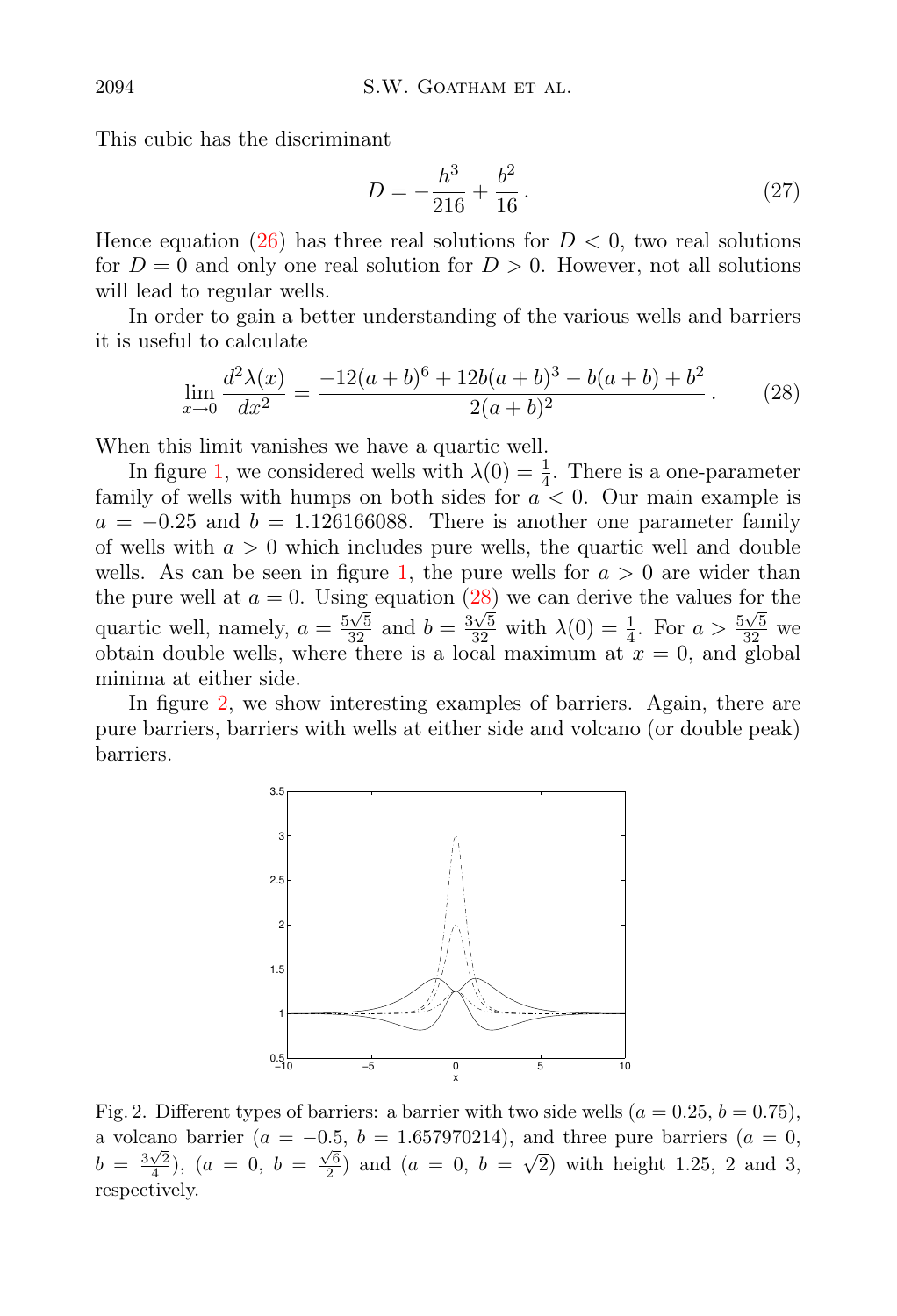#### 4. Dynamics of one kink in the presence of wells and barriers

In this section, we consider a sine-Gordon kink travelling towards our standard well with various initial velocities and plot the trajectories. We also calculate the critical velocities for different barriers and compare these to an analytic approximation. First, we briefly comment on our numerical scheme.

The equations of motion for the kinks have been solved using a standard fourth order Runge–Kutta method with gridsize 10001. Plus and minus "infinity" are located at 50 and −50, respectively, so that the stepsize in space is  $\Delta x = 0.01$ . The stepsize in time has usually been taken to be  $\Delta t = 0.0001$  which is the same choice of parameters as in [\[11\]](#page-18-10). For small initial velocities of the kink, larger values of  $\Delta t$  are appropriate.

#### 4.1. Plots of trajectories

<span id="page-9-0"></span>Figure [3](#page-8-1) illustrates all relevant phenomena for one kink interacting with a well. We have chosen the well with parameters  $a = -0.25$  and  $b =$ 1.126166088, which has a minimum  $\lambda(0) = \frac{1}{4}$  and two humps at  $x \approx \pm 2.20$ of height 1.16.



Fig. 3. Kink trajectories  $x(t)$  for a well with  $a = -0.25$  and  $b = 1.126166088$ . (a) shows elastic back-reflection. In (b) the kink becomes trapped in the well. In (c) the kink is back-reflected by the well. In (d) the kink crosses the well.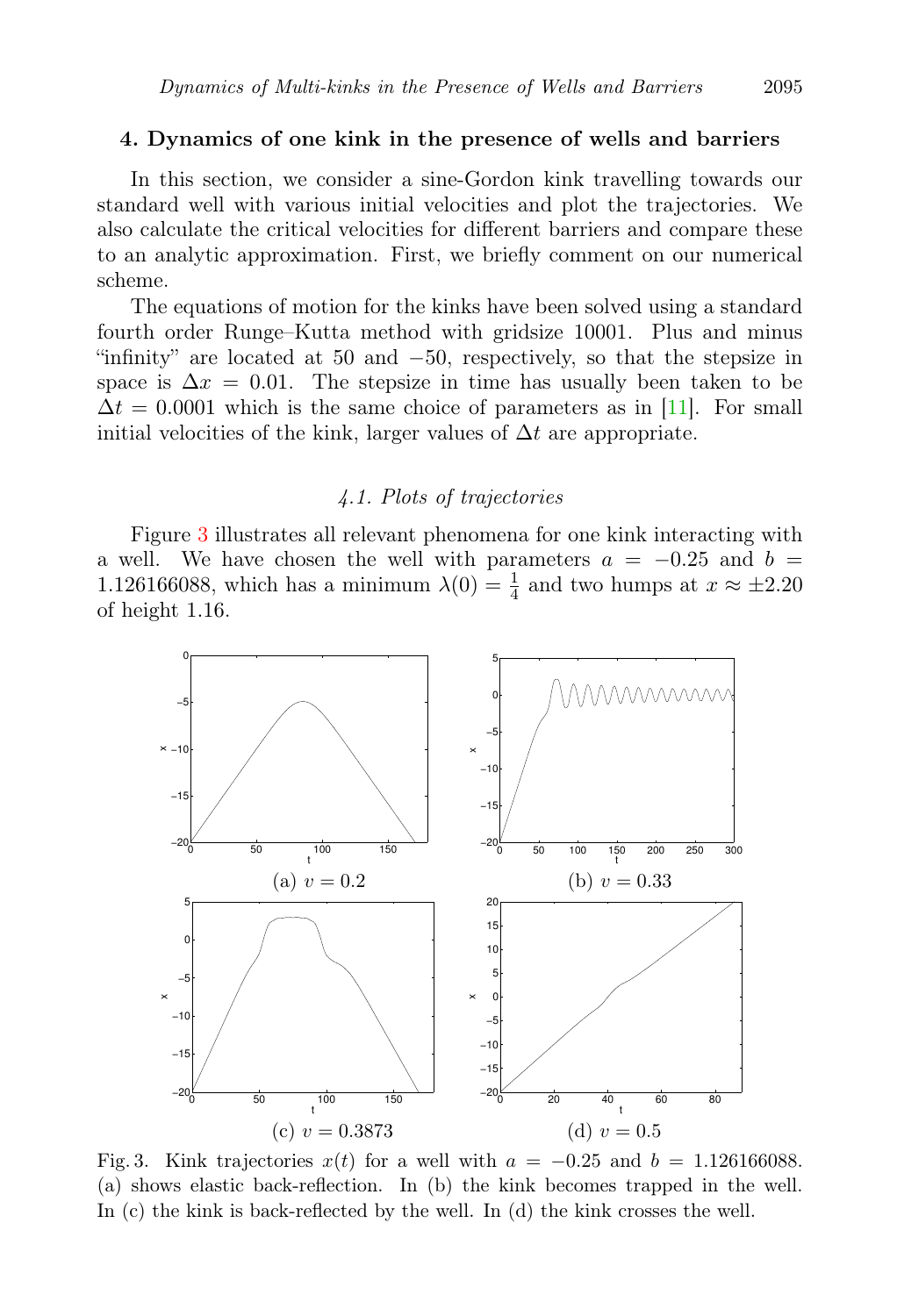For low velocity  $v < 0.3$ , there is elastic back-reflection from the first hump, so that initial and final velocity are equal in size, as in figure  $3(a)$  $3(a)$ . For higher velocity the kink overcomes the initial barrier and becomes trapped in the well which is illustrated in figure  $3(b)$  $3(b)$ . The critical velocity  $u_c$  is defined as the smallest initial velocity which allows the kink to cross the well (or barrier). For the well discussed here, the critical velocity is  $u_c \approx 0.387$ . An example of a kink crossing the well is given in figure  $3(d)$  $3(d)$ , where it can be seen that the kink gains speed inside the well. The most interesting behaviour happens for a narrow range of velocities just below  $u_{\rm c}$ . As figure [3\(](#page-8-1)c) shows, the kink may enter the well, get reflected from the well and then leave the well travelling in the opposite direction. This type of behaviour has been discussed in detail in [\[11\]](#page-18-10). For our standard well, these resonance windows are very narrow. In fact the kink in figure  $3(c)$  $3(c)$  is trapped for  $v = 0.38735$ , is back-reflected for  $v = 0.38736$  and trapped once more for  $v = 0.38737$ . For  $v = 0.38738$  the kink escapes.

#### <span id="page-10-0"></span>4.2. Critical velocities for one kink interacting with a barrier

In this section we follow an argument in  $[15]$  to calculate an analytic approximation to the critical velocity,  $u_c$ . We then compare the analytic calculations with numerical results. Finally, we briefly discuss how to apply the moduli space approximation in this context.

The total energy of a kink configuration is given by sum of kinetic and potential energy, namely,

$$
E_{\text{total}} = \int_{-\infty}^{\infty} \left( \frac{1}{2} \left( \frac{\partial \phi}{\partial t} \right)^2 + \frac{1}{2} \left( \frac{\partial \phi}{\partial x} \right)^2 + \lambda (1 - \cos \phi) \right) dx. \tag{29}
$$

Far away from the well,  $\lambda \approx 1$ , and a kink travelling with speed v is given by equation [\(9\)](#page-2-5) with total energy

$$
E_1(v) = \frac{8}{\sqrt{1 - v^2}}.
$$
\n(30)

By construction, we know that the kink  $(15)$  is a static configuration when the coupling constant  $\lambda$  is given by [\(16\)](#page-5-0). We first consider the case  $a = 0$ , then the total energy is given by

$$
E_2(b) = \int_{-\infty}^{\infty} \left( \frac{2(b^2 - 1 + 2b^2 \cosh(x)^2)}{b^4 \cosh(x)^4 - 2b^2 (b^2 - 1) \cosh(x)^2 + (b^2 - 1)^2} \right) dx. \tag{31}
$$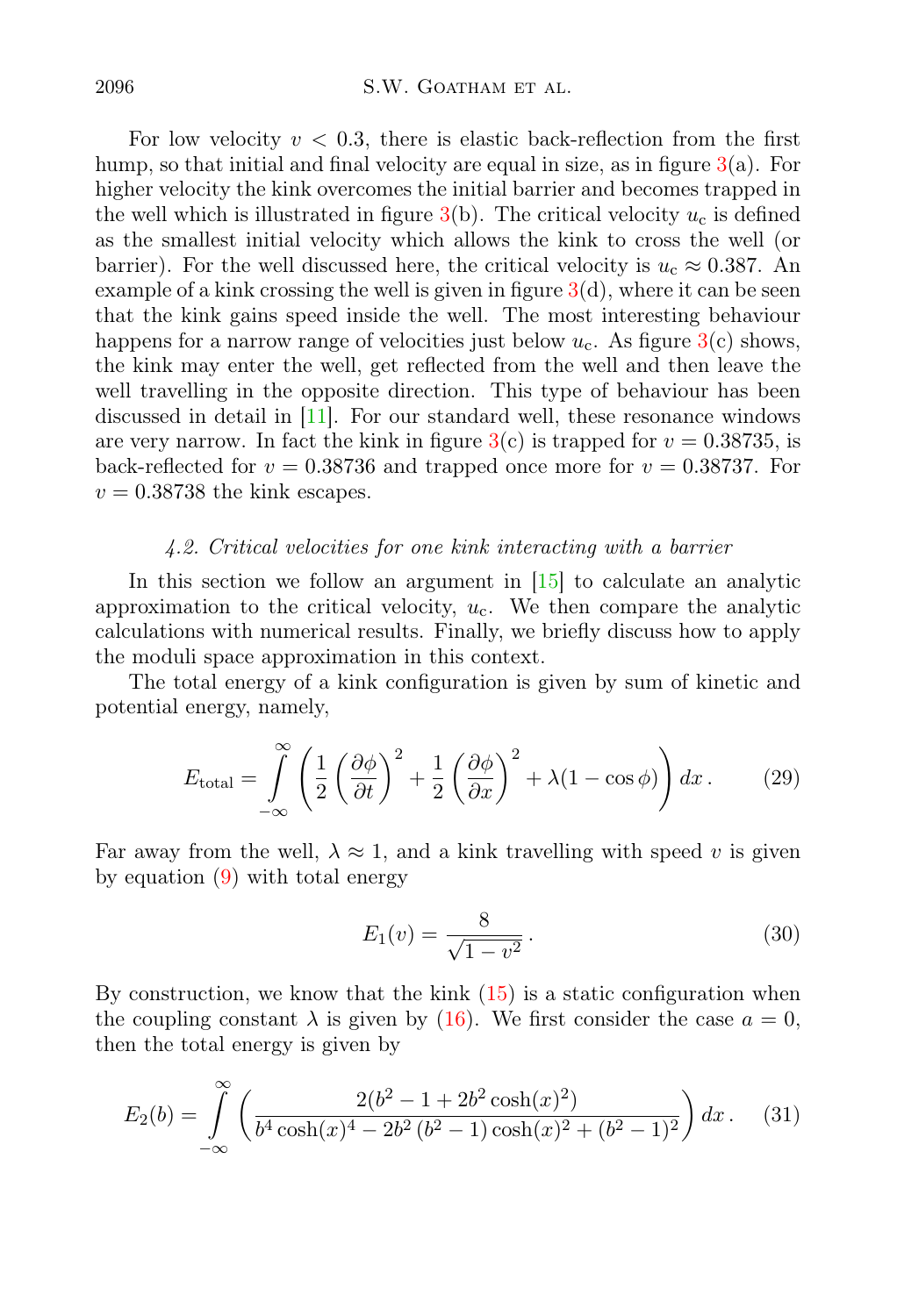The energy  $E_2(b)$  can be evaluated explicitly, but the expression is lengthy.  $E_2(b)$  is a monotonically increasing function of b with  $E_2\left(\sqrt{\frac{1}{2}}\right)$  $\frac{1}{2}$  =  $\sqrt{2} \ln (\sqrt{2} - 1) + 6 \approx 4.75$ ,  $E_2(1) = 8$ , so that  $E_2 > 8$  for  $b > 1$  (barrier) and  $E_2 < 8$  for  $b < 1$  (well).

<span id="page-11-0"></span>The critical velocity  $u_c$  is the smallest velocity such that the kink passes the obstacle. In the case of elastic scattering, the critical velocity can be evaluated using the conservation of energy, that is by setting

$$
E_1(u_c) = E_2(b), \t\t(32)
$$

as was pointed out in [\[14\]](#page-18-13). Since  $E_1(v) \geq 8$  this approach is only valid for barriers. For non-zero  $\alpha$  the situation is similar, only now there is a larger variety of possible shapes, see figure [2.](#page-7-0)

In Table I we present critical velocities for kinks interacting with the barriers displayed in figure [2.](#page-7-0) The critical velocities have been calculated both numerically and using equation  $(32)$ . It is clear that the theoretical approach is accurate for barriers that are monotonically increasing before the origin and monotonically decreasing afterwards. Otherwise, there is discrepancy, and hence the assumption of elastic scattering is not valid in these cases.

TABLE I

The values of a and b are the parameters of the barriers discussed in figure [2.](#page-7-0) The column "mass" gives the energy of the a kink located on top of the barrier, the two columns with  $u_c$  compare the analytic approximation to the critical velocity to its numerical value,  $\lambda(0)$  is the height of the barrier at  $x = 0$  and the final column gives the type of barrier.

| $\alpha$ |      | Mass              | $u_{\rm c}$ (theoretical) | $u_c$ (numerical) | $\lambda(0)$ | Type of barrier           |
|----------|------|-------------------|---------------------------|-------------------|--------------|---------------------------|
| 0.25     | 0.75 | 8.33              | 0.271                     | 0.280             | 1.25         | <b>Barrier</b> with wells |
| $-0.50$  | 1.66 | 9.17              | 0.489                     | 0.505             | 1.25         | Volcano                   |
| 0.00     | 1.06 | 8.64              | 0.379                     | 0.379             | 1.25         | Pure barrier              |
| 0.00     |      | $1.22 \;   10.35$ | 0.635                     | 0.636             | 2.00         | Pure barrier              |
| 0.00     |      | 1.41   12.28      | 0.759                     | 0.762             | 3.00         | Pure barrier              |

In the following, we sketch how we might be able to calculate critical velocities in the case of inelastic scattering. We begin by discussing the moduli space approximation  $[24]$ , in the context of kinks interacting with wells and barriers. Originally, this method was developed for BPS monopoles where the static solutions of the field equations are a finite dimensional manifold, and relativistic dynamics can be approximated for low velocities as geodesic flow on this manifold. For a single kink with  $\lambda = 1$  the moduli space is one-dimensional, generated by translating the kink. For non-constant  $\lambda$ ,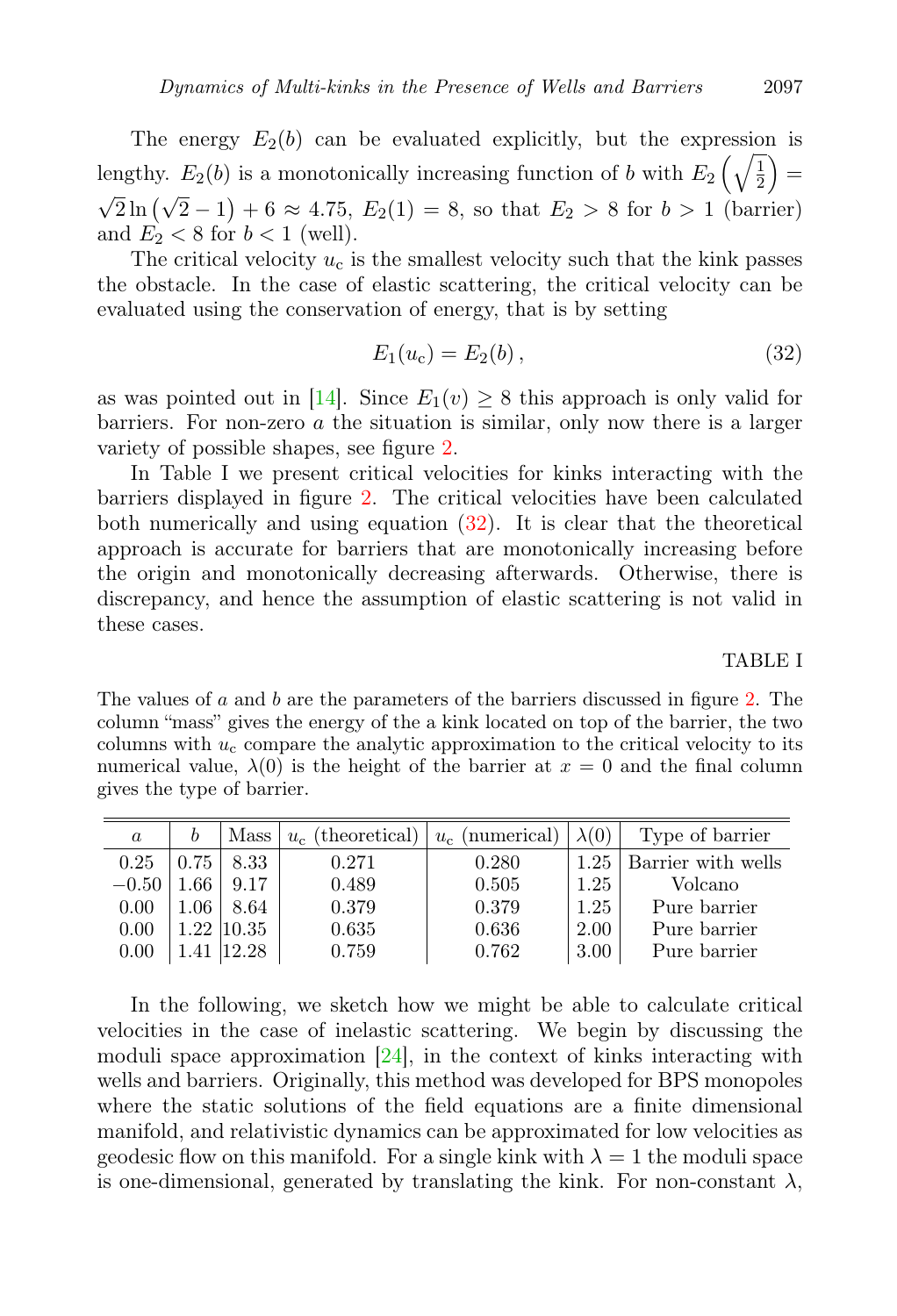the only static solutions are the kink and the antikink. Therefore, we need to include low energy configurations, which are not static, in order to obtain a finite dimensional "moduli space". For the well given by [\(16\)](#page-5-0) we can choose the following finite dimensional parametrisation of the kink configuration,

$$
\phi(x,t) = \pi + 2\arctan\left(A(t)\left(x - X(t)\right) + B(t)\sinh\left(\gamma(t)\left(x - X(t)\right)\right)\right) + W(t)\phi_{\text{well}}(x).
$$
\n(33)

The time-dependence of the kink is captured by the functions  $A(t)$ ,  $B(t)$ ,  $\gamma(t)$ ,  $X(t)$  and  $W(t)$  which are coordinates on the moduli space. Here  $A(t)$ and  $B(t)$  describe how the presence of the well deforms the kink. For low energy configurations, a kink which is static in the well has  $A = a$  and  $B = b$  whereas a kink far away from the well will have  $A \approx 0$  and  $B \approx 1$ . The parameter  $X(t)$  gives the position of the kink and the gamma factor  $\gamma(t)$  describes how the kink deforms for high velocities, which has already been discussed in [\[11\]](#page-18-10). Finally,  $\phi_{well}(x)$  parametrizes a bound state which arises unless  $\lambda(x) \geq 1$  for all x. In order to include multikinks, we could add another kink to [\(33\)](#page-11-0) with new parameters  $\tilde{A}(t)$ ,  $\tilde{B}(t)$ ,  $\tilde{\gamma}(t)$  and  $\tilde{X}(t)$ , which is a reasonable approximation provided the two kinks are far apart from each other, namely  $|X(t) - \tilde{X}(t)| \gg 0$ , see [\[25\]](#page-18-24) for a detailed study in the case  $\lambda \equiv 1$ .

<span id="page-12-0"></span>To simplify the discussion we only consider the case of a pure barrier with  $a = 0$  and  $b > 1$ . In this case, the ansatz  $(33)$  reduces to

$$
\phi(x,t) = \pi + 2\arctan\left(B(t)\sinh((x - X(t)))\right) \tag{34}
$$

assuming low enough speeds, so that the gamma factor can be ignored. Inserting the ansatz into the Lagrangian [\(1\)](#page-0-0) and integrating over space, we obtain the reduced Lagrangian

$$
L = C_1 \dot{X}^2 + C_2 \dot{B}^2 - V(b, B, X), \qquad (35)
$$

where

$$
C_1 = \frac{2B^2 \arctan\sqrt{B^2 - 1} + 2\sqrt{B^2 - 1}}{\sqrt{B^2 - 1}},
$$
\n(36)

$$
C_2 = \frac{2B^2 \arctan\sqrt{B^2 - 1} - 2\sqrt{B^2 - 1}}{B^2 \sqrt{B^2 - 1}^3}
$$
(37)

and  $V(b, B, X)$  is a complicated, but explicitly known function of the well parameter b and the kink parameters B and X. For large  $|X|$  the reduced potential can be written as

$$
V(b, B, X) = U(B) + O(\exp(-2|X|)),
$$
\n(38)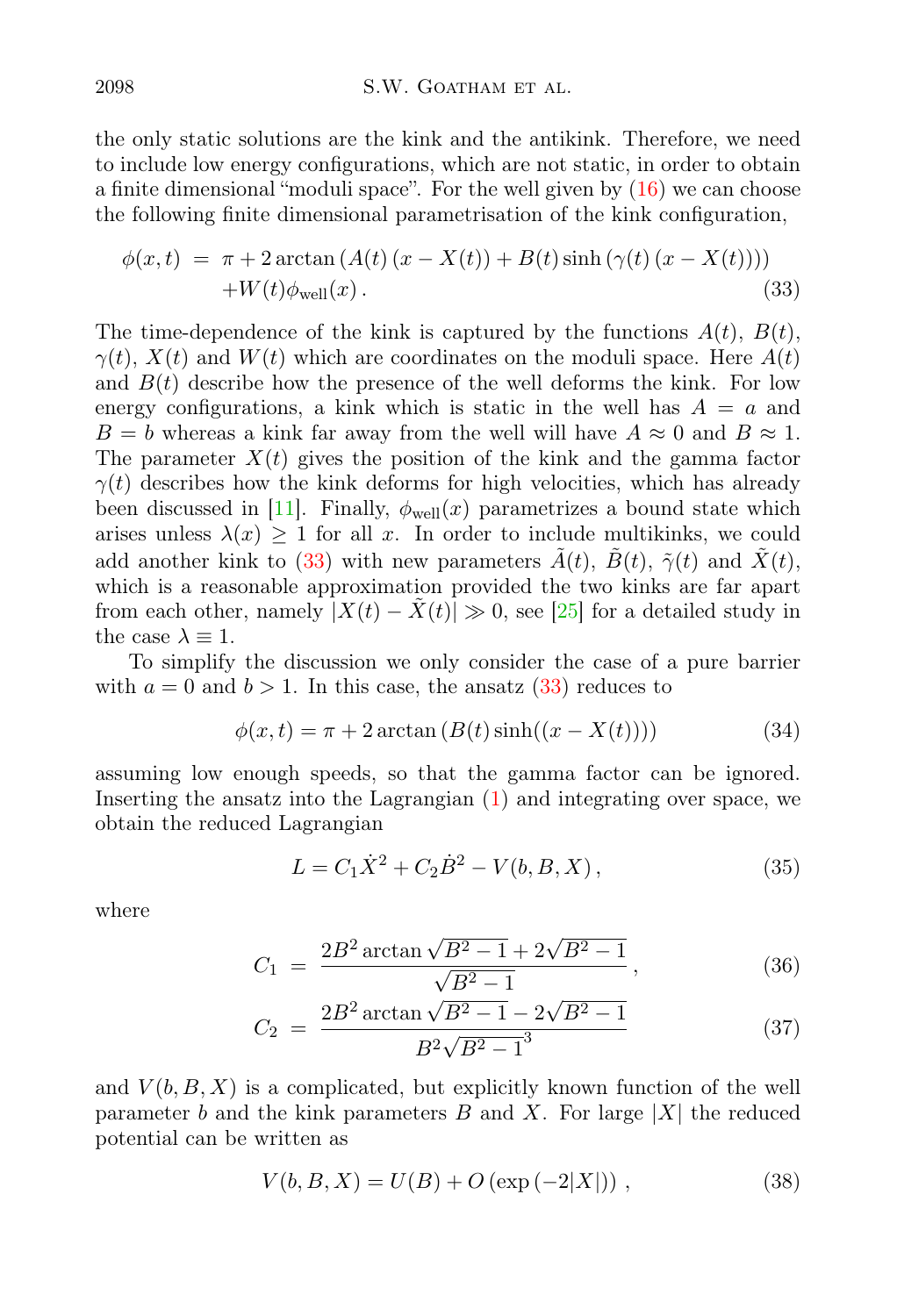where  $U(B)$  is independent of the well parameter b. For  $B \approx 1$ , we obtain

$$
U(B) = 8 + \frac{32}{15} (B - 1)^2 + O\left( (B - 1)^3 \right).
$$
 (39)

Hence, for small energies, far away from the well, the kink moves with constant speed and oscillates around the equilibrium configuration  $B = 1$ . As a useful check, we set  $B \equiv 1$ , so that  $\dot{B} = 0$ , to obtain

$$
L = 4\dot{X}^2 - 8\,,\tag{40}
$$

which is the expected Lagrangian for a free particle of mass 8. This Lagrangian describes geodesic motion on  $\mathbb{R}$ , the moduli space of a single kink. Note, the geodesic approximation has been rigorously proven by Stuart for vortices and monopoles [\[26,](#page-18-25) [27\]](#page-19-0).

A detailed study of the moduli space approximation is beyond the scope of this paper. Here we discussed what kind of parameters may become relevant and gave a partial answer in the case of barriers. For the more interesting case of kinks interacting with wells, a good approximation for the bound mode is required. This is work currently in progress.

#### 5. Dynamics of two kinks in the presence of a well

<span id="page-13-0"></span>In general, the interaction of two kinks with a well is rather complicated because the trajectories depend on the initial positions and the initial velocities of both kinks. Here, we restrict our attention to scattering processes when the first kink approaches the well with given initial velocity  $v$ , and the second kink is at rest in the well. Our potential  $\lambda(x)$  has been chosen, such that the first kink is given asymptotically by equation [\(9\)](#page-2-5) whereas the second kink is given by equation  $(15)$ . The exact solution  $(13)$  cannot be generalized to our wells. However, since kinks are exponentially localized, we can just concatenate the two kinks provided the first kink is far enough away from the well.

Figure [4](#page-13-0) illustrates some important trajectories for our standard well. When the first kink travels with small initial velocity, e.g.  $v = 0.2$ , then there is elastic back-reflection, such that the final velocity of the first kink is  $-v$ , and the second kink remains at rest in the well, see figure [4\(](#page-13-0)a). The trajectory of the first kink closely resembles the trajectory of a single kink in figure  $3(a)$  $3(a)$ . Figure  $4(b)$  $4(b)$  shows inelastic scattering where the first kink loses energy, and the second kink clearly gains energy because it is now oscillating in the well. In figure  $4(c)$  $4(c)$  the second kink is knocked out of the well by the first kink which also escapes from the well. Figure  $4(d)$  $4(d)$  shows a similar scenario. The second kink is again knocked out of the well, whereas the first kink is now trapped in the well. It is worth comparing this outcome to the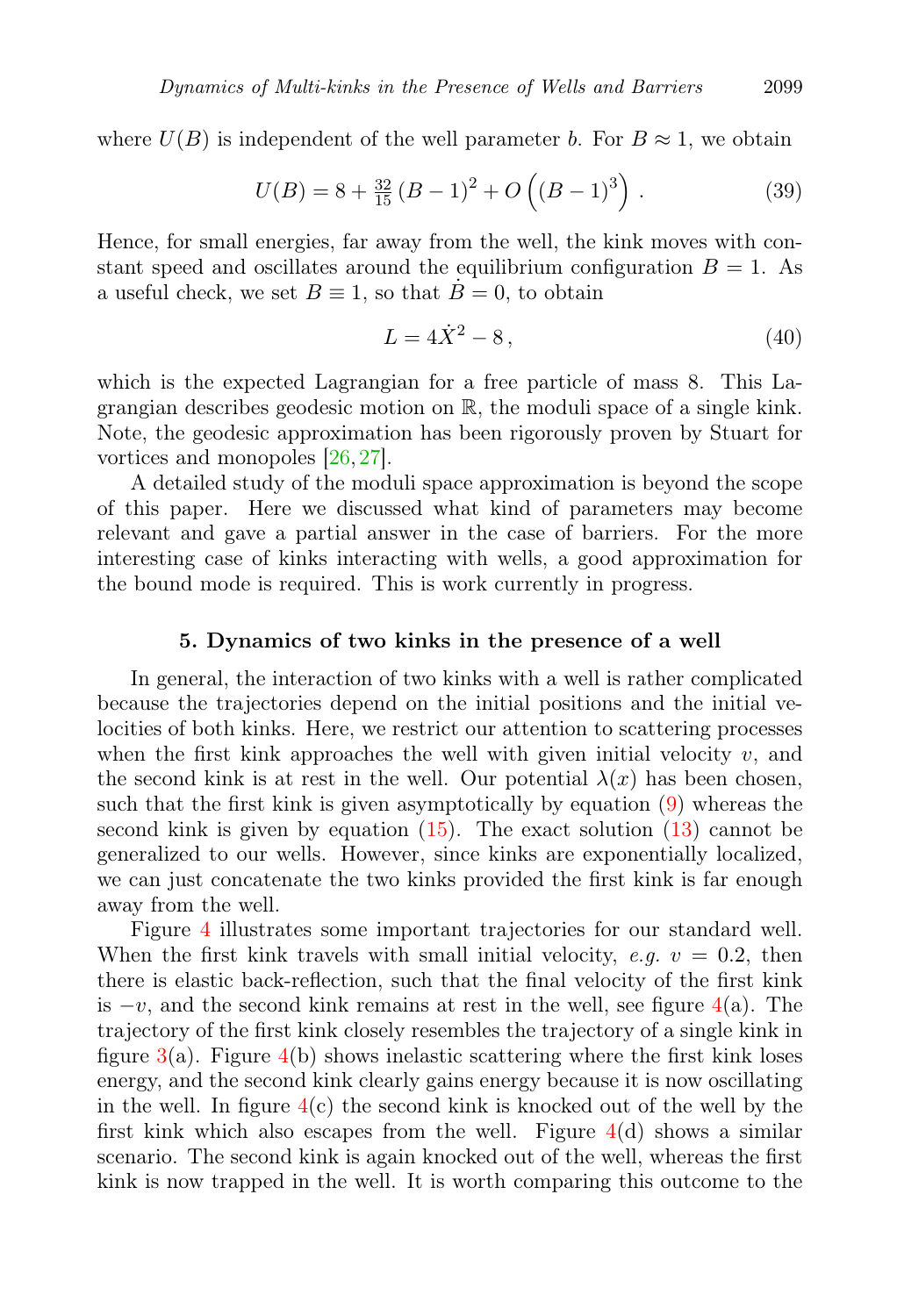exact solution when there is no well. In this case, the first kink loses all its kinetic energy to the second kink, so that after the scattering event the first kink is at rest whereas the second kink moves with velocity  $v$ .

<span id="page-14-0"></span>

Fig. 4. Kink trajectories  $x(t)$  for a well with  $a = -0.25$  and  $b = 1.126166088$ . One kink is travelling towards the well whereas a second kink is stationary inside the well. (a) shows elastic back-reflection, the kink in the well remains stationary. In (b) the kink experiences inelastic scattering, the trapped kink oscillates in the well. In (c) the first kink is back-reflected while the second kink escapes from the well. In (d) the first kink becomes trapped while the second kink escapes from the well.

We checked the range  $0.695 < v < 0.6951$  in detail, in the hope that there would be a double back-reflection, so that first kink and second kink both escape on the same side. But for our standard well, we were unable to find this kind of behaviour.

<span id="page-14-1"></span>In figure [5,](#page-14-0) we discuss two interesting trajectories for the quartic well  $(a = \frac{5\sqrt{5}}{32}, b = \frac{3\sqrt{5}}{32})$ . This is a rather wide well which allows both kinks to be trapped. Figure  $5(a)$  $5(a)$  shows an interesting quasi-periodic motion where the two kinks knock each other out of the centre of the well but do not gain enough energy to leave the well. Figure [5\(](#page-14-0)b) shows a novel type of back-reflection. The first kink enters the well and speeds up, then hits the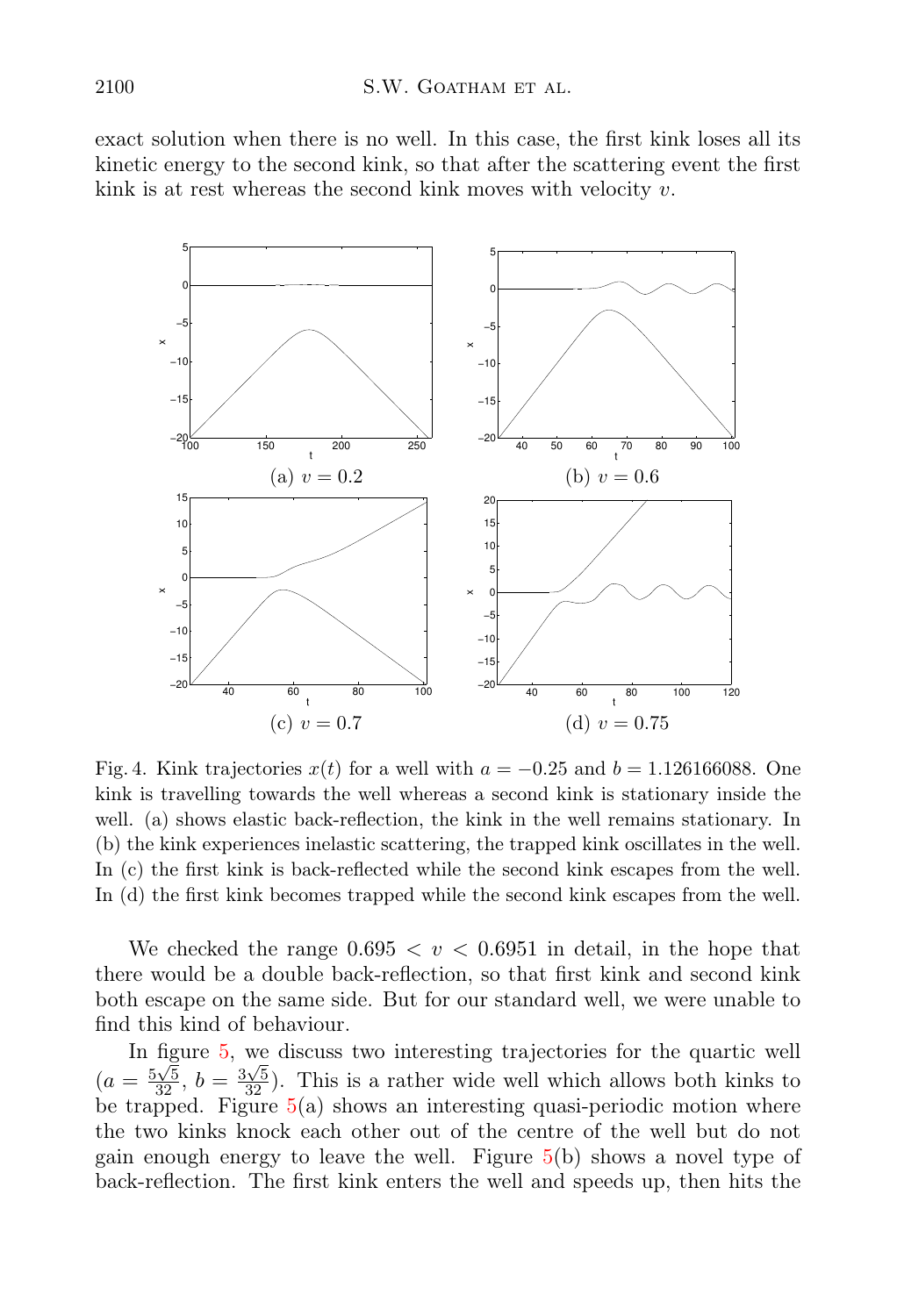second kink and knocks it off the centre of the well. The second kink slows down, returns to the centre and gives the first kink enough kinetic energy to escape the well.



Fig. 5. Kink trajectories  $x(t)$  for the quartic well  $(a = \frac{5\sqrt{5}}{32}, b = \frac{3\sqrt{5}}{32})$ . One kink is travelling towards the well with velocity  $v$  whereas a second kink is stationary inside the well. In (a) both kinks become trapped in the well. (b) shows a novel type of back-reflection.

Figure [6](#page-14-1) shows final *versus* initial velocity for our standard well. In the left figure, one kink travels towards the well with initial velocity  $v$ . For  $v < 0.3$  the kink is elastically back-reflected. As v is increased, the kink is trapped. For  $v > 0.387$  the kink escapes the well. As v tends to one the kink feels the influence of the well less, so that the final velocity tends to the initial velocity for  $v \approx 1$ . The back-reflection at  $v = 0.38736$  is too narrow to be detected with the resolution used for this figure. However, there are additional back-reflections at  $v = 0.386$  and  $v = 0.381$ .

<span id="page-15-0"></span>

Fig. 6. Final velocity *versus* initial velocity for a kink incident on a well with humps with  $a = -0.25$  and  $b = 1.126166088$ . For the figure on the left, the well is empty whereas for the figure on the right, there is a kink in the well, which is initially at rest. The dotted line corresponds to no obstacle, *i.e.* initial velocity equals final velocity.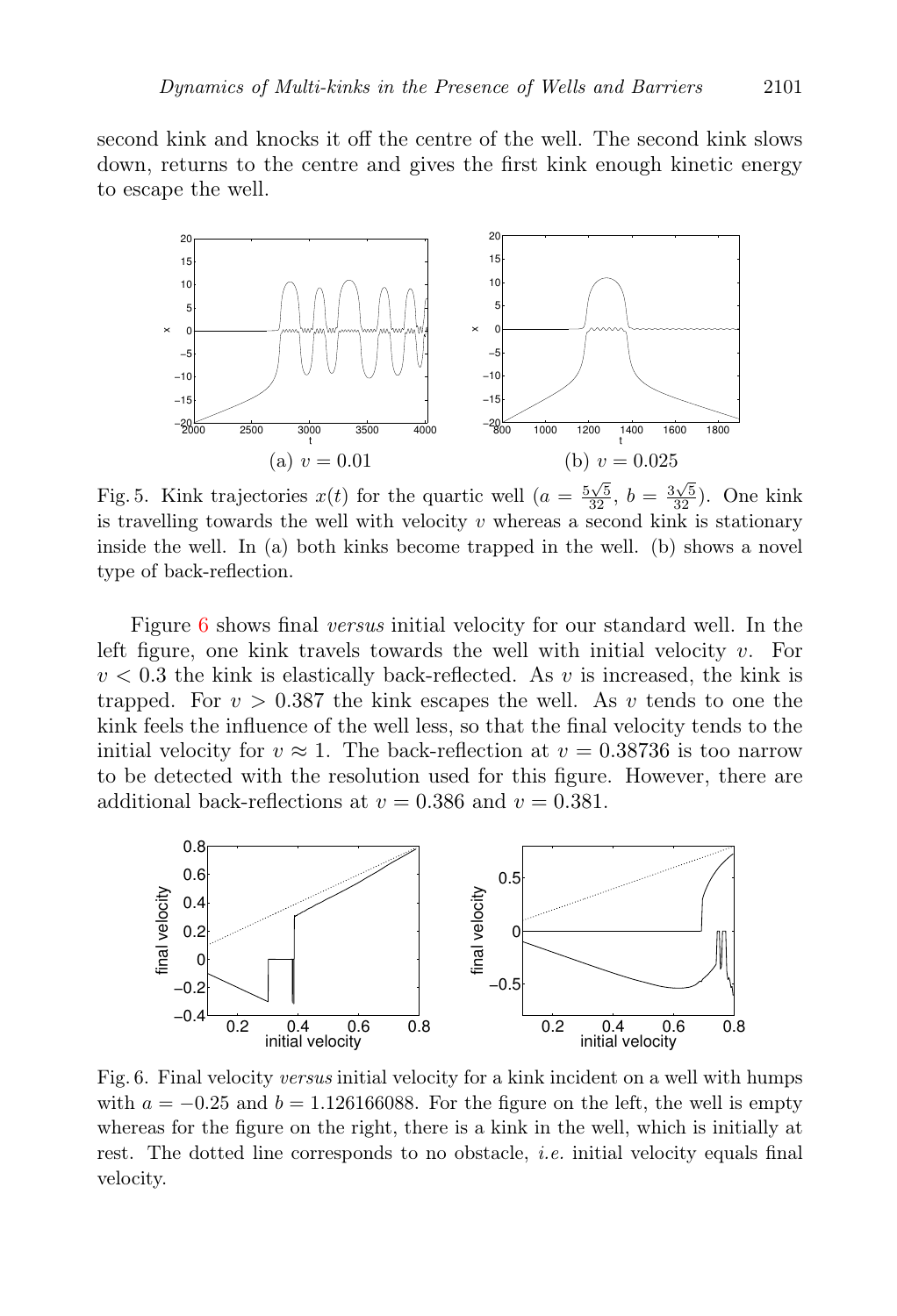The right figure in [6](#page-14-1) shows final versus initial velocity for our standard well, where a second kink is at rest inside the well. Elastic scattering takes place for a longer range of initial velocity  $v$ . As the initial velocity of the incoming kink increases, the kink in the well is set oscillating more energetically. Because of this, at some point the final velocity of the first kink starts to become less negative. At higher initial velocities the final velocity of the initially static kink increases and approaches one, while the final velocity of the other soliton takes the value zero in two separated windows, but is more negative between and after these windows.

Figure [7](#page-15-0) shows final velocity versus initial velocity for a narrow well without humps. In the left figure, one kink travels towards the well with initial velocity v. There is a series of resonance windows at  $v \approx 0.2$  where backreflections occur. In comparison to figure [6](#page-14-1) the behaviour near the critical velocity is less abrupt and back-reflections take place more frequently. For large initial speed, the initial velocity approaches the final velocity. However, there is a region where the curve appears to wobble. In terms of our numerical simulations, we have checked sensitivity to stepsize in time and space independently. The wobble is more sensitive to the stepsize in space, but appears to be a genuine phenomenon. This could be a novel feature due to our potential.



Fig. 7. Final velocity *versus* initial velocity for a kink incident on a narrow well without humps with  $a = 0$  and  $b = \sqrt{10}/4$ . For the figure on the left, the well is empty whereas for the figure on the right, there is a kink in the well, which is initially at rest. The dotted line corresponds to no obstacle, *i.e.* initial velocity equals final velocity.

The figure on the right in [7](#page-15-0) shows final velocity versus initial velocity for the narrow well without humps, where a second kink is initially static in the well. At small to medium initial velocities, elastic and inelastic back-reflections occur. For velocity  $v > 0.6$  the static kink is ejected from the well and at marginally greater initial velocity, the first kink becomes trapped. For higher velocities both kinks escape the well in opposite directions. Again, the final velocity of the first kink is not a monotonic function of the initial velocity.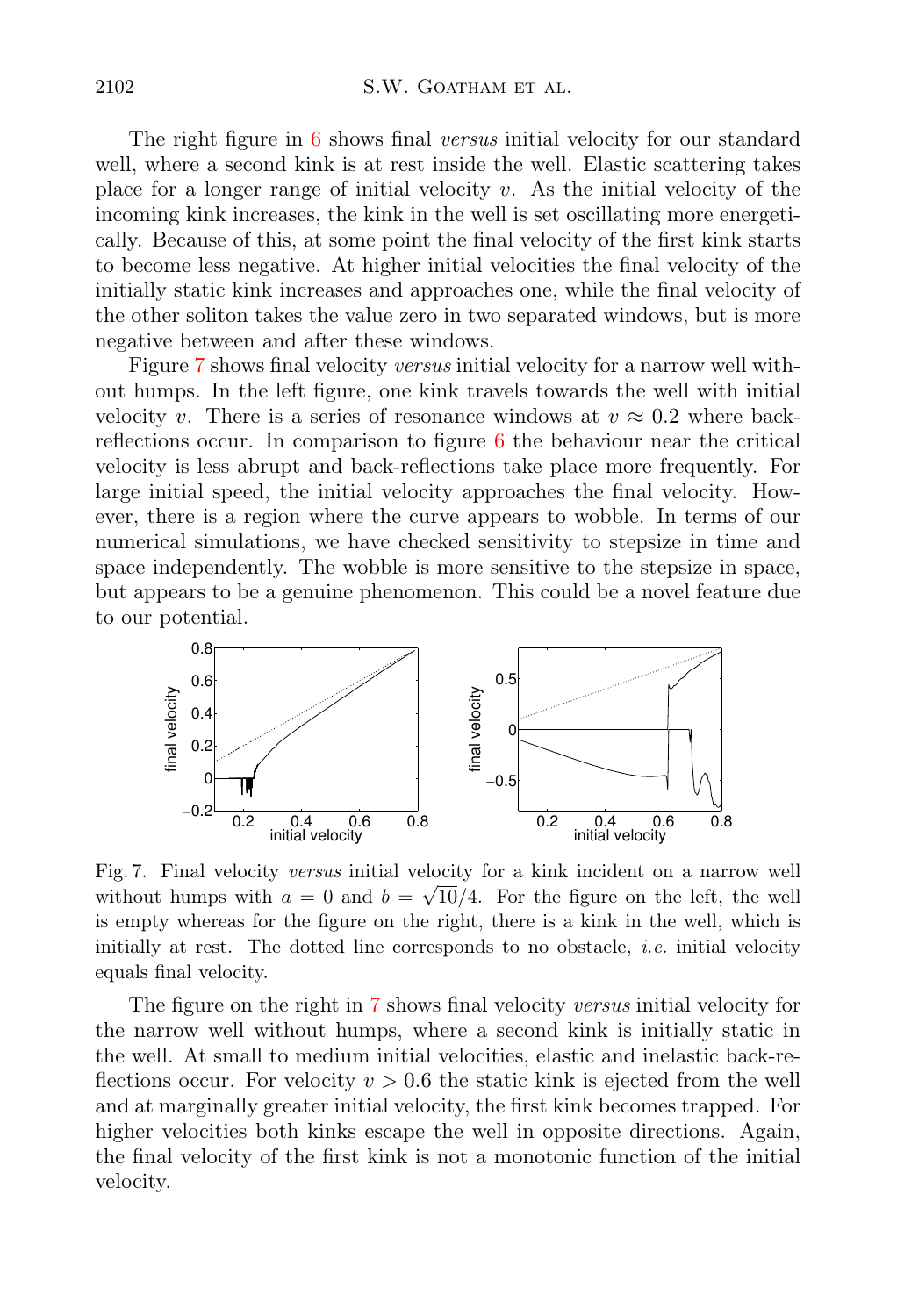#### 6. Conclusion

In this paper, we have discussed the interactions of kinks with wells and barriers. We introduced a novel class of smooth potentials which include pure wells and pure barriers of various heights and widths. These potentials also give rise to wells with two side barriers and barriers with two side wells, as well as double wells and volcano barriers. The main advantage of the proposed potentials is that the static kink-in-the-well solution is explicitly known. The asymptotic kink solution for a kink located at very large  $X$  is also known. Therefore, a kink can be scattered off a kink-in-the-well and the only relevant parameter is the initial velocity of the incoming kink. When the exact solution of the kink in the well is not known, then the trapped kink tends to oscillate in the well, such that the scattering behaviour depends not only on the velocity of the incoming kink but also on the phase of the trapped kink, which is more difficult to control.

We studied the scattering of one kink off a well, mainly focussing on our standard well with  $\lambda(0) = \frac{1}{4}$  and two side humps, and reproduced all the known phenomena such as trapping, back-reflection and escape. We then compared numerically calculated critical velocities for various barriers to an analytic approximation assuming elastic scattering. As expected, there was good agreement for pure barriers, and less agreement for the volcano barrier and the barrier with side wells.

The novel feature of this paper is the scattering of multi-kinks in the presence of a well. We calculated various trajectories for our standard well, such as elastic scattering, inelastic scattering, kink one replacing kink two in the well and a scattering where both kinks escape. Unfortunately, we were unable to find a double back-reflection for our standard well, but it is likely that such a trajectory exists for the right choice of well parameters and initial velocity. For the quartic well, we found double trapping of kinks and a novel type of back-reflection. We also plotted initial velocity against final velocity, both for an empty well and a kink trapped in a well. In the case of our standard well with humps, we found that, for a single kink, the plot reproduced all the expected behaviour. In the case of an incoming kink and a kink initially in the well we found for small to medium initial velocities there are back-reflections that start off as elastic then become inelastic. When the initial velocity becomes high, the static kink is ejected and there are two windows in which the initially moving kink is trapped. For a narrow well without humps the plot for a single kink revealed resonance windows and an interesting wobbling behaviour. The plots for two kinks showed that as the initial velocity increases, there is a point where the static kink is ejected and further on, the first kink becomes trapped. At high speeds both kinks escape the well, moving in opposite directions. Again, the final velocity of the first kink is not a monotonic function of the initial velocity.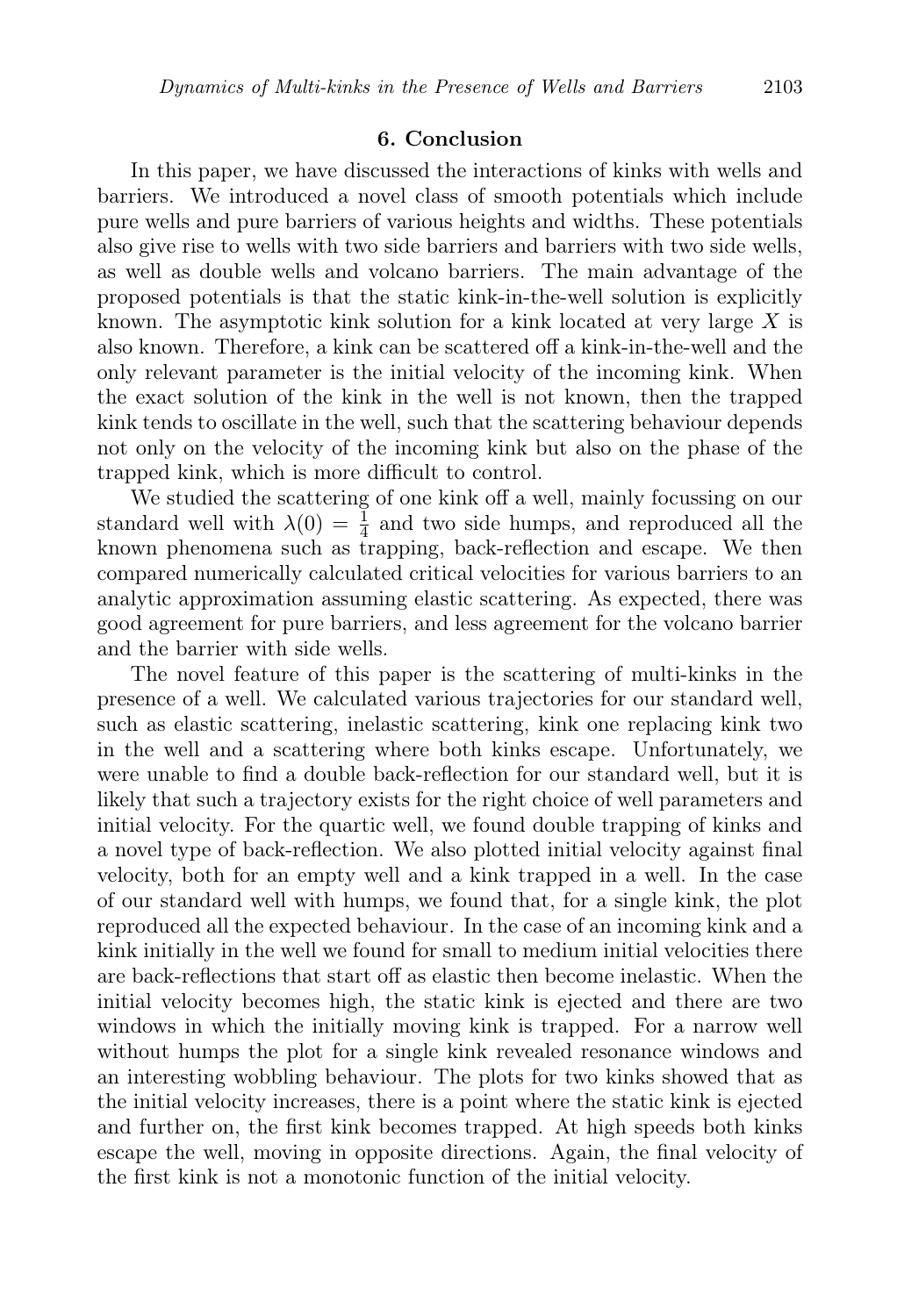<span id="page-18-1"></span><span id="page-18-0"></span>A long term aim of this line of work is to be able to design wells which have desirable properties. In certain physical systems, it is possible to make the coupling constant inhomogeneous,  $e.g.$  the ferromagnetic spin chain described in the introduction [\[5\]](#page-18-4). Barriers and wells might then be used to control kink dynamics, for example, by acting as filters. An even more ambitious aim is discussed in [\[28\]](#page-19-1) where a particular kind of integrable point defect could be used to construct simple logical gates.

<span id="page-18-5"></span><span id="page-18-4"></span><span id="page-18-3"></span><span id="page-18-2"></span>Our approach is applicable to various different systems. The  $\lambda \phi^4$  kink allows similar wells and barriers which would enable the study of kink–antikink scattering in the presence of barriers and wells. Note that kink–antikink scattering is a fascinating subject which leads to interesting resonance structures, see e.g. [\[29\]](#page-19-2) for  $\lambda \phi^4$  and [\[30\]](#page-19-3) for related solitons. Soliton-well interaction has also been discussed for various other solitons, for example, deformed sine-Gordon models [\[13,](#page-18-12) [31\]](#page-19-4),  $\lambda \phi^4$  models [\[12\]](#page-18-11), Q-ball systems [\[14\]](#page-18-13) or generalized sigma models [\[16\]](#page-18-15) where our approach may again prove to be useful.

<span id="page-18-13"></span><span id="page-18-12"></span><span id="page-18-11"></span><span id="page-18-10"></span><span id="page-18-9"></span><span id="page-18-8"></span><span id="page-18-7"></span><span id="page-18-6"></span>Reference [\[25\]](#page-18-24) presents calculations for two interacting kinks using the method of Manton for constant  $\lambda$ . In [\[11\]](#page-18-10) a moduli space approximation was proposed which also takes account of the degrees of freedom of the well. See [\[20\]](#page-18-19) for related work on the  $\lambda \phi^4$  kink. In Section [4.2](#page-9-0) we described how to apply the moduli space approximation in our case. Our calculations imply that the an additional degree of freedom could be the slope of the soliton at the centre of the kink as parametrized by  $a$  and  $b$ . One could therefore investigate moduli space dynamics applied to the model described in this paper, where  $a, b$  and X for each kink become functions of time  $t$ , and the degree of freedom of the well is also taken into account. This is currently work in progress.

<span id="page-18-25"></span><span id="page-18-24"></span><span id="page-18-23"></span><span id="page-18-22"></span><span id="page-18-21"></span><span id="page-18-20"></span><span id="page-18-19"></span><span id="page-18-18"></span><span id="page-18-17"></span><span id="page-18-16"></span><span id="page-18-15"></span><span id="page-18-14"></span>S.W.G. is grateful to Giota Adamopoulou for helpful conversations about physical interpretations of this work. Thanks go to Andy Hone for discussions and comments at various stages of the project. S.K. and R.H. acknowledge the Nuffield Foundation for a Nuffield Science Bursary. S.W.G. is supported by the EPSRC (EP/P503388/1) and by the SMSAS, University of Kent.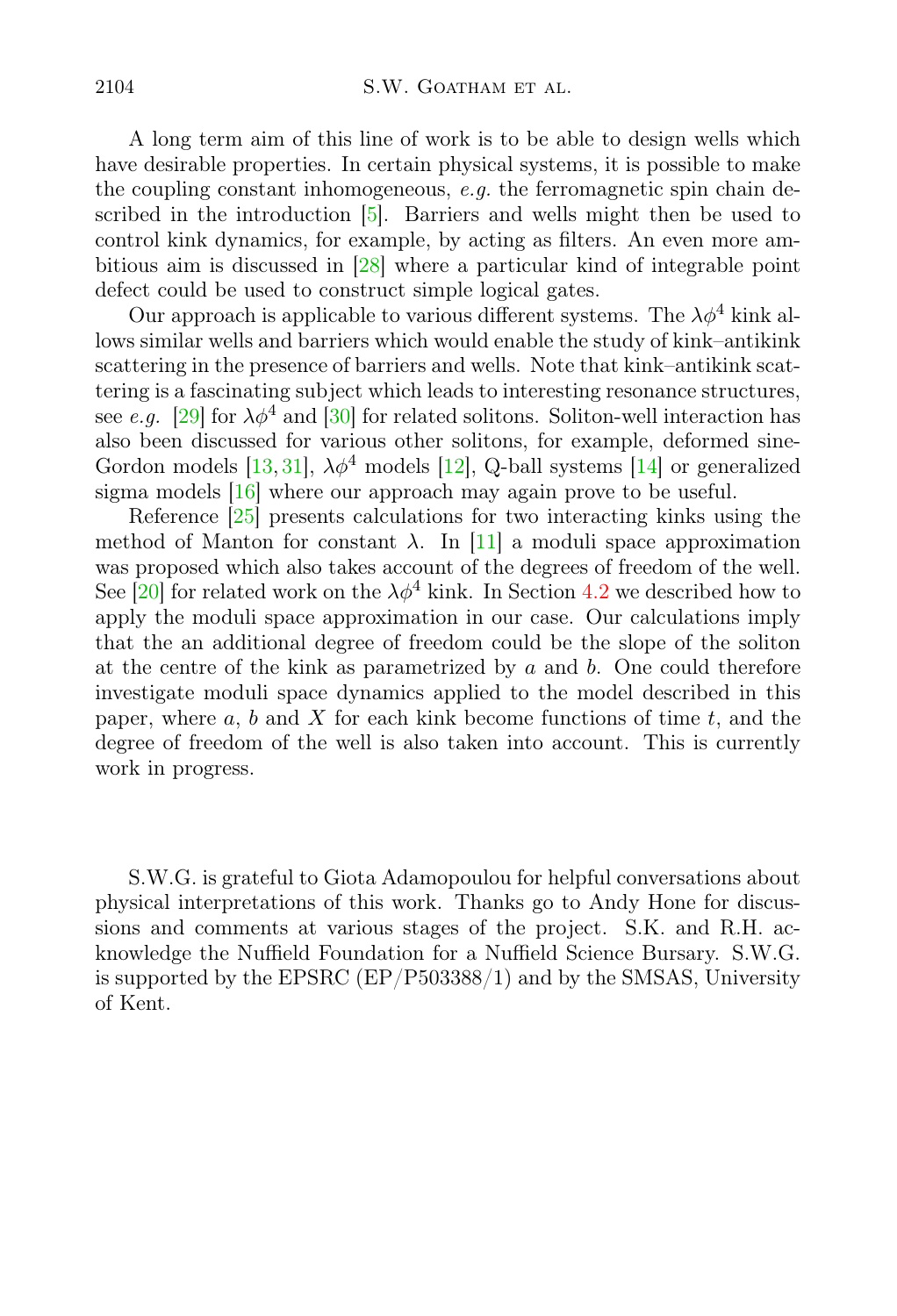#### REFERENCES

- <span id="page-19-1"></span><span id="page-19-0"></span>[1] N. Manton, P. Sutcliffe, *Topological Solitons*, University Press, Cambridge, UK, 2004.
- <span id="page-19-2"></span>[2] B.D. Josephson, *[Rev. Mod. Phys.](http://dx.doi.org/10.1103/RevModPhys.46.251)* 46, 251 (1974).
- <span id="page-19-4"></span><span id="page-19-3"></span>[3] J.K. Perring, T.H.R. Skyrme, *Nucl. Phys.* 31[, 550 \(1962\).](http://dx.doi.org/10.1016/0029-5582(62)90774-5)
- [4] S. McCall, E.L. Hahn, *Phys. Rev.* 183[, 457 \(1969\).](http://dx.doi.org/10.1103/PhysRev.183.457)
- [5] G. Wysin, A.R. Bishop, P. Kumar, *[J. Phys. C: Solid State Phys.](http://dx.doi.org/10.1088/0022-3719/17/33/009)* 17, 5975 [\(1984\).](http://dx.doi.org/10.1088/0022-3719/17/33/009)
- [6] E. Abdalla, B. Maroufia, B.C. Melgar, M.B. Sedra, *[Phys. A: Stat. Mech.](http://dx.doi.org/10.1016/S0378-4371(01)00399-5) Appl.* 301[, 169 \(1984\).](http://dx.doi.org/10.1016/S0378-4371(01)00399-5)
- [7] Z. Fei, Y.S. Kivshar, L. Vazquez, *Phys. Rev.* A45[, 6019 \(1992\).](http://dx.doi.org/10.1103/PhysRevA.45.6019)
- [8] R.H. Goodman, R. Haberman, *Physica D* 195[, 303 \(2004\).](http://dx.doi.org/10.1016/j.physd.2004.04.002)
- [9] B.A. Malomed, A.A. Nepomnyashchy, *Phys. Rev.* B45[, 12435 \(1992\).](http://dx.doi.org/10.1103/PhysRevB.45.12435)
- [10] Y.S. Kivshar, B.A. Malomed, *[Rev. Mod. Phys.](http://dx.doi.org/10.1103/RevModPhys.61.763)* 61, 763 (1989).
- [11] B. Piette, W.J. Zakrzewski, *J. Phys.* A40[, 5995 \(2007\)](http://dx.doi.org/ 10.1088/1751-8113/40/22/016) [arXiv:hep-th/0611040v1].
- [12] J.H. Al-Alawi, W.J. Zakrzewski, *J. Phys.* A40[, 11319 \(2007\)](http://dx.doi.org/10.1088/1751-8113/40/37/009) [arXiv:0706.1014v1 [hep-th]].
- [13] J.H. Al-Alawi, W.J. Zakrzewski, *J. Phys.* A41[, 315206 \(2008\)](http://dx.doi.org/10.1088/1751-8113/41/31/315206) [arXiv:0802.1939v1 [hep-th]].
- [14] J.H. Al-Alawi, W.J. Zakrzewski, *J. Phys.* A42[, 245201 \(2009\)](http://dx.doi.org/10.1088/1751-8113/42/24/245201) [arXiv:0902.4358v1 [math-ph]].
- [15] J.H. Al-Alawi, arXiv:0911.1804v1 [hep-th].
- [16] L.A. Ferreira, B. Piette, W.J. Zakrzewski, *[J. Phys. Conf. Ser.](http://dx.doi.org/10.1088/1742-6596/128/1/012027)* 128, 012027 [\(2008\)](http://dx.doi.org/10.1088/1742-6596/128/1/012027) [arXiv:0709.3919 [hep-th]].
- [17] L.A. Ferreira, B. Piette, W.J. Zakrzewski, *Phys. Rev.* E77[, 036613 \(2008\)](http://dx.doi.org/10.1103/PhysRevE.77.036613) [arXiv:0708.1088 [hep-th]].
- [18] B. Piette, W.J. Zakrzewski, J. Brand, *J. Phys.* A38[, 10403 \(2005\)](http://dx.doi.org/10.1088/0305-4470/38/48/011) [arXiv:hep-th/0508032].
- [19] K. Javidan, *J. Phys.* A39[, 10565 \(2006\).](http://dx.doi.org/10.1088/0305-4470/39/33/022)
- [20] G. Kalbermann, arXiv:hep-th/9805169v1.
- [21] A. Scott, *Nonlinear Science*, Oxford University Press, Oxford 1999.
- [22] M.J. Ablowitz, P.A. Clarkson, *Solitons, Nonlinear Evolution Equations and Inverse Scattering*, London Mathematical Society Lecture Note Series vol. 149, Cambridge University Press, Cambridge 1991.
- [23] G. Kalbermann, *J. Phys.* A37[, 11603 \(2004\)](http://dx.doi.org/10.1088/0305-4470/37/48/006) [arXiv:cond-mat/0408198v2 [cond-mat.other]].
- [24] N.S. Manton, *Phys. Lett.* B110[, 54 \(1982\).](http://dx.doi.org/10.1016/0370-2693(82)90950-9)
- [25] P.M. Sutcliffe, *Nucl. Phys.* B393[, 211 \(1993\).](http://dx.doi.org/10.1016/0550-3213(93)90243-I)
- [26] D. Stuart, *[Commun. Math. Phys.](http://dx.doi.org/10.1007/BF02100485)* 159, 51 (1994).